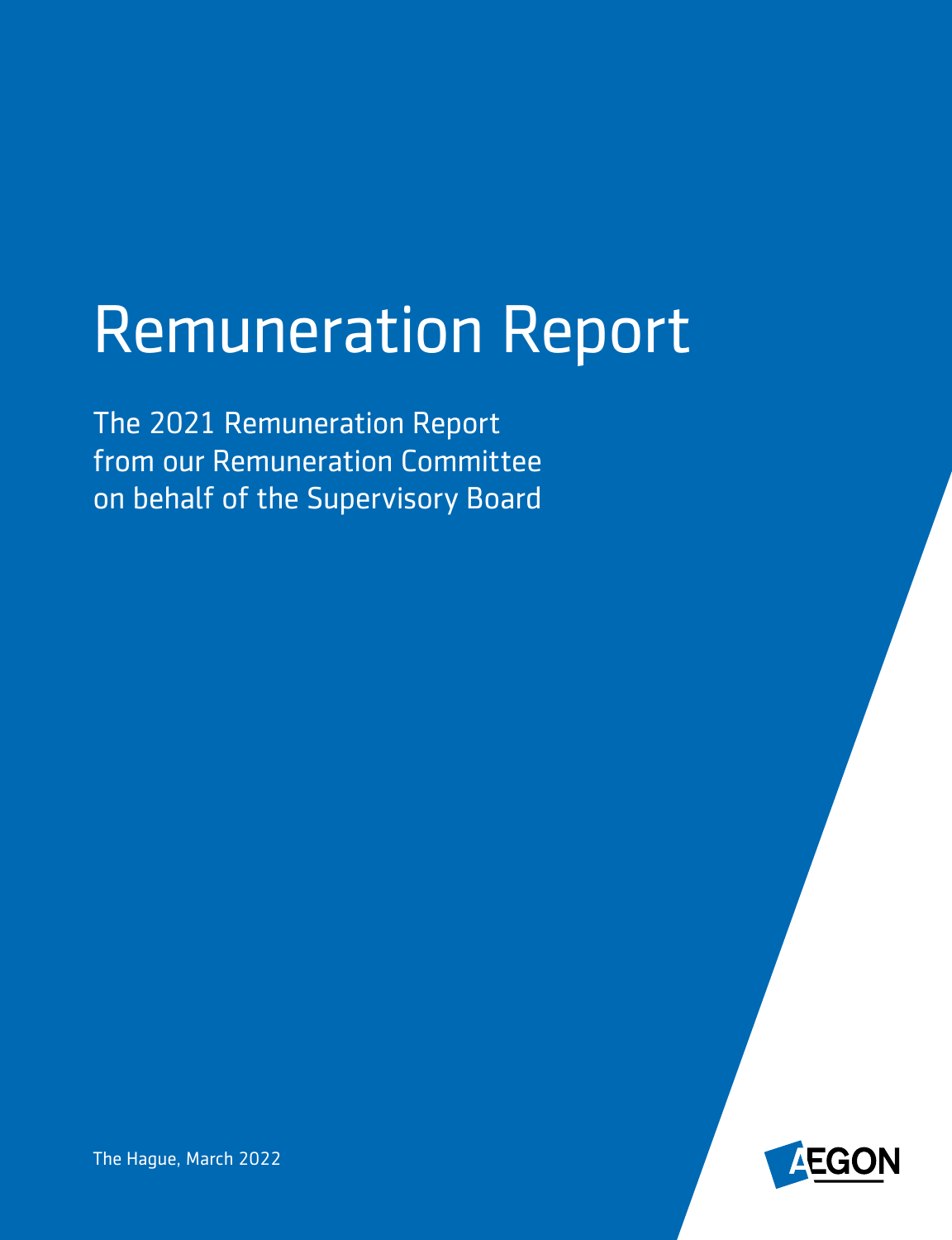## Remuneration Report

### **The 2021 Remuneration Report from our Remuneration Committee, on behalf of the Supervisory Board**

#### **Introduction**

This report has been prepared by the Remuneration Committee of the Supervisory Board, which was led by the Committee's Chairman Mr. Ben J. Noteboom and was approved by the Supervisory Board. In the first chapter, the Remuneration Committee presents an overview of the business and remuneration highlights in 2021 and a look ahead to 2022. This is followed by chapter two which contains a general introduction to remuneration at Aegon. The third chapter is the 2021 Supervisory Board Remuneration Report, which contains a summary of the Supervisory Board Remuneration Policy that was applicable in 2021 and the Supervisory Board remuneration over the recent years. In chapter four, the 2021 Executive Board Remuneration Report provides a summary of the Executive Board Remuneration Policy that was applicable in 2021, the Executive Board remuneration over the recent years and the 2022 Executive Board performance indicators.

#### **1. Business and remuneration highlights**

This chapter presents an overview of the business and remuneration highlights in 2021 and a look ahead to 2022.

#### **2021 Business highlights**

In 2021, Aegon demonstrated solid progress against its strategic and financial objectives. The measures that Aegon has taken to improve its operational performance and reduce its risk profile, together with support from favorable markets, resulted in free cash flows of EUR 729 million for the full year 2021, well ahead of the previous guidance. The operating result for 2021 amounted to EUR 1,906 million, an increase of 11% compared with last year as a consequence of business growth, expense savings, and favorable equity markets, despite a more adverse mortality result in the United States, which was driven by the COVID-19 pandemic. To date, Aegon has executed 844 out of approximately 1,200 performance improvement initiatives, split between 649 expense initiatives and 195 growth initiatives. The expense savings initiatives drove a EUR 244 million reduction in addressable expenses in 2021 compared with the base year 2019. Aegon's growth initiatives are aimed at improving customer service, enhancing user experience, and developing new products. These growth initiatives contributed EUR 115 million to the operating result in 2021. The increase of the market consistent value of new business from EUR 262 million in 2020 to EUR 538 million in 2021 was mainly driven by the Unites States due to increasing sales in Life and the decision to stop selling variable annuities with significant interest rate sensitive riders.

| <b>Business performance highlights</b>                   | 2021  | 2020  |
|----------------------------------------------------------|-------|-------|
| Free cash flows (in EUR million)                         | 729   | 530   |
| Operating result (in EUR million)                        | 1.906 | 1.710 |
| Addressable expenses (in EUR million)                    | 2.903 | 2.986 |
| Market consistent value of new business (in EUR million) | 538   | 262   |

#### **2021 Remuneration highlights**

At the Annual General Meeting of Shareholders on June 3, 2021, shareholders were asked to cast an advisory vote on the Remuneration Report for the second time. The 2020 Remuneration Report was approved with 97.99% of the votes cast, which was a significant increase compared to 2019 (83.79%). Following feedback from several large shareholders regarding the 2019 report, the 2020 report included more information in the remuneration highlight section and more information was disclosed on the calculation of variable compensation for the Executive Board in chapter four. Aegon continued with shareholder engagement regarding the remuneration report and made a few updates to this report to make it more concise and easier to read.

In 2021 Aegon paid out EUR 168 million in variable compensation and 22 employees received EUR 1 million or more in total annual compensation (i.e. the sum of fixed compensation, variable compensation and pension contributions paid in 2021). These employees worked for Aegon's Corporate Center, Aegon Americas, Aegon UK and Aegon Asset Management.

For the period during which the individual served as Executive Board member in 2021, Mr. Friese received EUR 1,485,000 in fixed compensation (2020: EUR 931,071 for 7.5 months) and Mr. Rider received EUR 968,394 (2020: EUR 940,950). For Mr. Rider this included a 5% increase per June 2021. Mr. Friese's fixed compensation level was not changed during 2021. For that same period, Mr. Friese was allocated EUR 3.5 million in total compensation (2020: EUR 2.0 million for 7.5 months) and Mr. Rider EUR 2.3 million (2020: EUR 2.0 million).

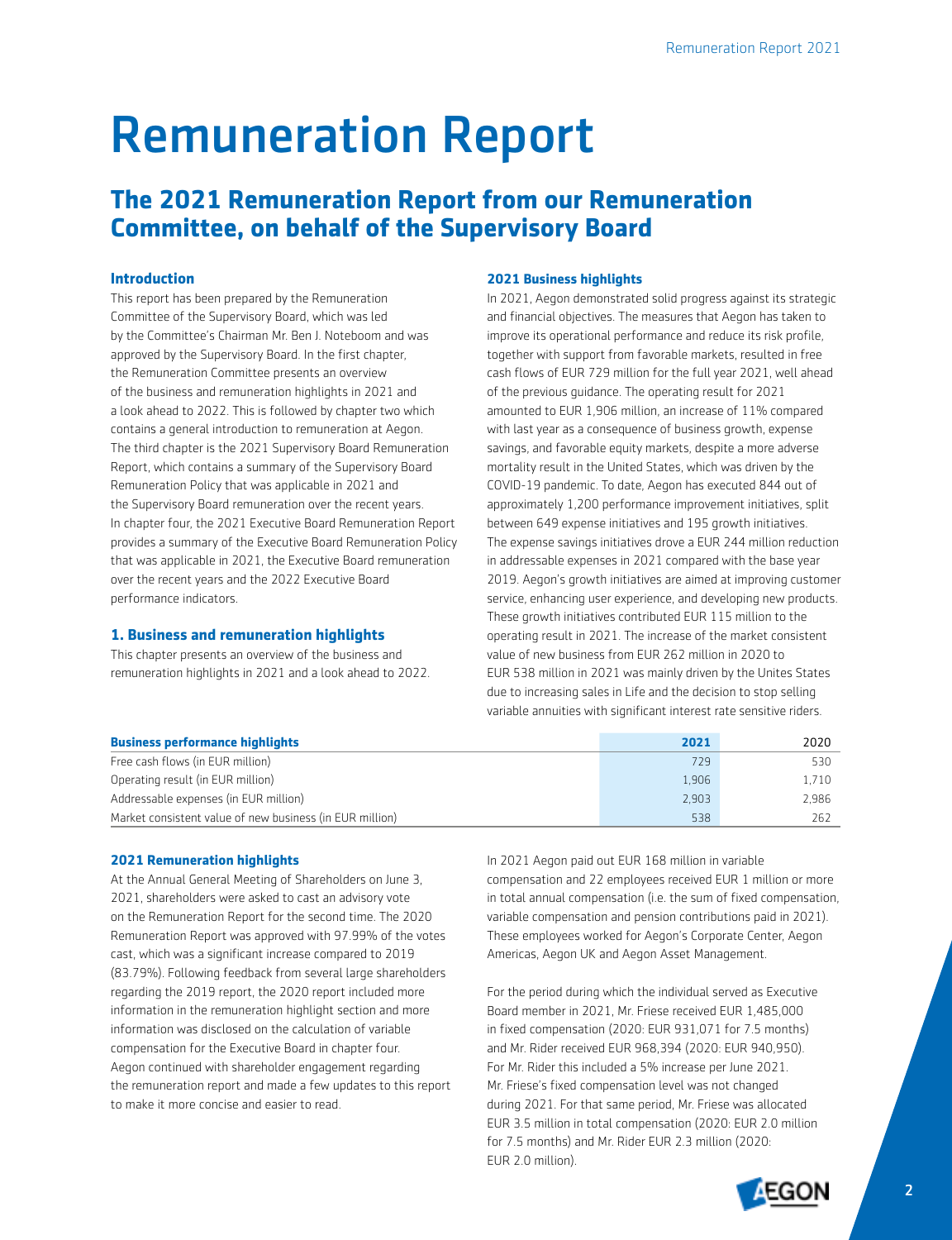The 2021 CEO pay ratio was 28.0 (2020: 32.2, 2019: 32.8). This ratio was based on the EU-IFRS remuneration expenses for Mr. Friese and for Aegon's employees in 2021, which have been audited. The annual expenses for Mr. Friese's total compensation were EUR 2.9 million (2020: EUR 3.5 million). The average expenses for the employees' total compensation were EUR 105 thousand (2020: EUR 110 thousand), which were calculated by:

- **The total EU-IFRS remuneration expenses for all employees,** which are the total employee expenses (see Note 14) minus the CEO remuneration expenses: EUR 1.897 million – EUR 2.9 million = EUR 1.894 million.
- **•** Divided by the number of employees in scope, which are the total number of employees minus employees in joint ventures and associates (as their expenses are not included in Note 14 given the partial consolidation for these businesses) and minus the CEO: 22,271 – 4,228 – 1 = 18,043 employees.

The Remuneration Committee took note that certain factors have influenced the CEO pay ratio. Last year, Mr. Friese's annualized annual remuneration expenses were higher because these included EUR 0.9 million for his sign-on arrangement, while these expenses were EUR 0.1 million in 2021. As a result of our company-wide transformation program, we have seen a combination of reductions, shifts and increases in our workforce. Because the CEO pay ratio is influenced by a constantly changing international employee population, with the majority of employees based outside the Netherlands, the Committee does not have a preferred ratio. Instead, all compensation within Aegon (including for the Executive Board members) should be in line with the relevant internal and external references for the relative weight of the position, its responsibilities and characteristics as well as the employee's qualifications, experience, and performance.

#### **Looking ahead to 2022**

In accordance with the Supervisory Board remuneration policy, the fees for the Supervisory Board members have been indexed with 5% per January 2022, in response to the economic developments in the last three years (2019-2021). The last change to these fees was in January 2019.

In accordance with the Executive Board remuneration policy, Mr. Friese's fixed compensation has been increased by 5% per January 2022 from EUR 1,485,000 to EUR 1,559,250. The increase will keep Mr. Friese aligned with internal and external compensation levels, economic developments (e.g. inflation) and changes to the compensation levels of other senior managers within Europe and in the Netherlands. There are no changes foreseen to the compensation package of Mr. Rider in 2022.

Aegon will monitor the development of rules, regulations and guidance that could affect Aegon's remuneration policies. This includes the finalization of the European Committee's guidelines on the standardized presentation of the remuneration report.

#### **2. Remuneration at Aegon in general**

This chapter contains a general introduction to Aegon's Global Remuneration Framework, Human Resources Strategy, Remuneration Principles, the concepts of total compensation and variable compensation, Risk Management in relation to remuneration and remuneration of Material Risk Takers.

#### **Global Remuneration Framework**

Aegon's Global Remuneration Framework (GRF) outlines the Aegon Group Human Resources Strategy, the Aegon Group Remuneration Principles and the Aegon Group Remuneration Guidelines, which apply to all Aegon employees, including the Executive Board members. The GRF has been designed in accordance with relevant rules, guidelines, and interpretations, such as the Dutch Financial Supervision Act, the Dutch Civil Code, the Dutch Corporate Governance Code and the Solvency II Legal Framework.

Aegon's remuneration policies are derived from the GRF, which includes the Executive Board Remuneration Policy and local business Remuneration Policies. These policies define specific terms and conditions for the employment of Aegon's employees across the various countries and local businesses. All steps in the remuneration process are governed by the GRF and its underlying policies. Staff from Human Resources, Risk Management and Compliance are involved in all steps of the process.

#### **Human Resources Strategy**

In order to support the Aegon Strategy and local business objectives, the Aegon Group Human Resources Strategy contains the following remuneration-related goals:

- Attract, retain, motivate, and reward a highly qualified and diverse workforce;
- Align the interests of executives, managers and all other employees with the business strategy and risk tolerance, the values and the long-term interests of Aegon;
- **•** Provide a well-balanced and performance-related compensation package to all employees, taking into account shareholder and other stakeholder interests, relevant regulations, the corporate responsibilities and Aegon's purpose, values and behaviors.

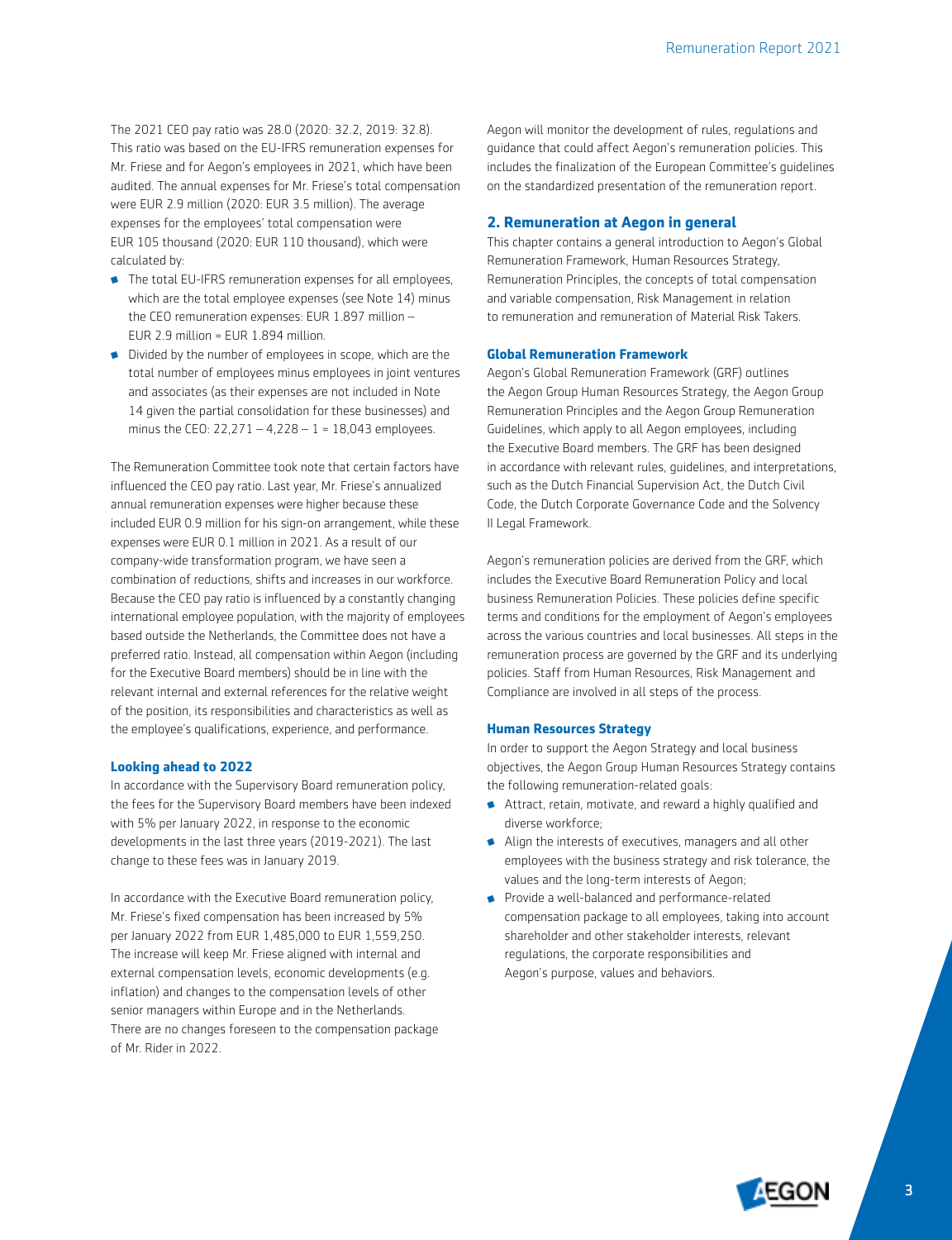#### **Remuneration Principles**

Based on the Human Resources Strategy, Aegon has formulated the following Remuneration Principles, which are the foundation for all remuneration policies and practices within the Group. Aegon's remuneration is:

- employee-oriented by fostering a sense of value and appreciation in each individual employee; promoting the short- and long-term interests and well-being of Aegon's employees through fair compensation and supporting the career development and mobility of employees;
- performance-related by establishing a clear link between pay and performance by aligning objectives and target setting with performance evaluation and remuneration, reflecting individual as well as collective performance in line with Aegon's long-term interests;
- **•** fairness-driven by promoting fairness and consistency in Aegon's remuneration policies and practices, avoiding discrimination, and by providing total compensation packages in line with an appropriately established peer group at a country and/or functional level; and
- **risk-prudent (see Risk Management in relation** to Remuneration below).

#### **Risk Management in relation to Remuneration**

Remuneration, and specifically variable compensation, may have an impact on risk-taking behaviors of employees and, as such, may undermine effective risk management. The GRF therefore includes additional remuneration rules for Executive Board members, Material Risk Takers and Control Staff, as their roles and responsibilities require tailored risk mitigating measures and governance processes. These rules include mandatory ex-ante and ex-post risk assessments and related malus and claw-back provisions.

Both the Risk Management and Compliance functions are involved in the design and execution of Aegon's GRF and remuneration policies, such as reviewing proposed updates to the GRF and remuneration policies, reviewing the selection of Material Risk Takers and executing various risk mitigating measures during the compensation cycle (when the targets are set, before a variable compensation award is allocated, before and after deferred variable compensation is paid).

#### **Remuneration of Material Risk Takers**

Aegon selects Group Material Risk Takers for the Aegon N.V. legal entity (i.e. the holding company) based on the Solvency II selection criteria. These positions are defined as 'the administrative, management or supervisory body, persons who effectively run the undertaking or have other key functions and other categories of staff whose professional activities have a material impact on the undertaking's risk profile'.

Additionally, legal entities within the Group that are directly subject to the Capital Requirements Directive, Solvency Directive, the Alternative Investment Fund Managers Directive and/ or the Undertakings for the Collective Investment in Transferable Securities Directive, select their own Local Material Risk in accordance with the applicable European Directive, its guidelines, and local regulatory requirements (where available).

The Group and Local Material Risk Takers are subsequently subject to remuneration rules outlined in the applicable European Directive, its guidelines and local regulatory requirements (where available), such as:

- a minimum portion of variable compensation must be deferred and paid in non-cash instruments.
- the employee's individual goals are subject to an ex-ante risk assessment when they are set, which may lead to adjustments thereof.
- before variable compensation is allocated and before deferred variable compensation is paid out (vests), it is subject to an ex-ante and ex-post risk assessment respectively, which may result in a downward adjustment (malus).
- **•** once variable compensation is paid out / has vested, it may be subject to a claw-back provision.

#### **Total compensation**

Following from the Remuneration Principles, Aegon aims to offer experienced and competent employees a total compensation level which is consistent with the market in which Aegon operates and competes for similar talent. Total compensation typically consists of fixed compensation, variable compensation (where in line with the local market practice), pension and other benefits. Market survey information from reputable sources is used to regularly assess the competitiveness of compensation levels and practices which Aegon offers its employees.

#### **Variable compensation**

Variable compensation, if any, is capped at an appropriate level as a percentage of fixed compensation. For senior management, variable compensation is usually paid out in upfront cash and deferred Aegon shares and is subject to malus and claw-back provisions. In accordance with the Dutch Financial Supervision Act, Aegon offered its Corporate Center employees variable compensation up to 100% of fixed compensation in 2021 and continued to comply with the related requirement that least 75% of its employees within the entire Group were employed outside the Netherlands. Aegon also obtained shareholder approval at the Annual General Meeting of Shareholders of May 20, 2016, to offer variable compensation up to 200% of fixed compensation to selected senior employees outside Europe in positions that, based on local market practice, could receive variable compensation that exceeds 100% of fixed compensation. Aegon's capital was not adversely impacted by the maximum variable compensation that could be paid out.

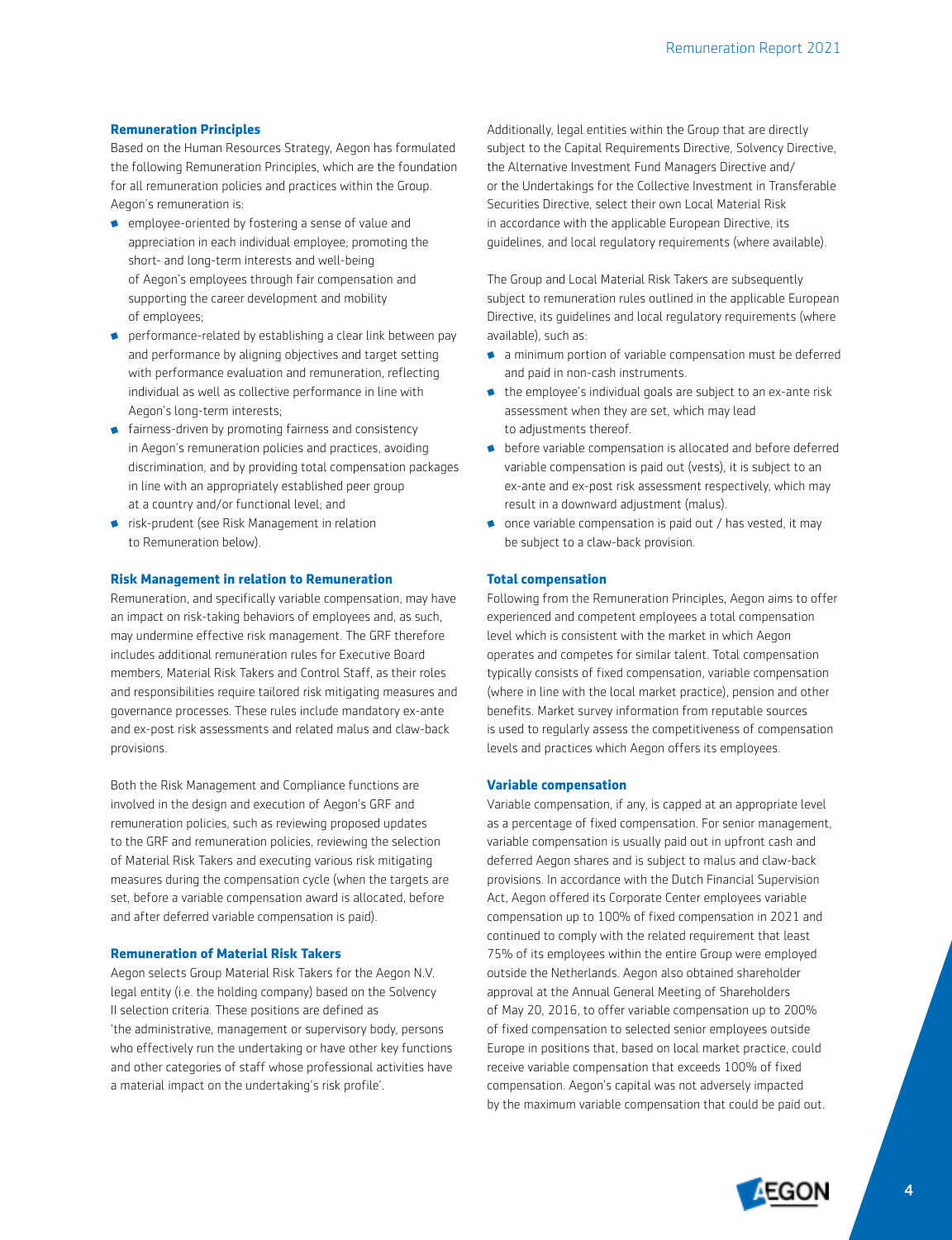#### **3. 2021 Supervisory Board Remuneration Report**

The 2021 Supervisory Board Remuneration Report has been prepared by the Remuneration Committee of the Supervisory Board in accordance with the Dutch Civil Code (article art 2:135b) and the Dutch Corporate Governance Code. The Remuneration Committee was led by the Committee's Chairman Ben J. Noteboom. This report was approved by the Supervisory Board.

This report contains a summary of the Supervisory Board Remuneration Policy which applied to 2021 and the Supervisory Board remuneration over the recent years.

Aegon's Supervisory Board remuneration is subject to various rules and regulations, including the Dutch Financial Supervision Act, the Dutch Civil Code, the Dutch Corporate Governance Code and the Solvency II Legal Framework.

#### **Supervisory Board Remuneration Policy in 2021**

Aegon's Supervisory Board Remuneration Policy is aimed at ensuring fair compensation and protecting the independence of the Supervisory Board members. The Supervisory Board Remuneration Policy that has been applied in 2021 was adopted at the Annual General Meeting of Shareholders on May 15, 2020. This policy will be subject to annual reviews by the Supervisory Board. The policy remains in place until a new or revised policy has been adopted by the shareholders in accordance with the applicable requirements from the Dutch Civil Code. The Supervisory Board will submit a proposal to the shareholders to adopt a policy at an Annual Meeting of Shareholders at least every four years.

The policy contributes to Aegon's strategy, long-term interests, and sustainability through the remuneration of the Supervisory Board members in various ways:

- **The policy provides the Supervisory Board with the means** to attract, motivate, and retain competent, diverse, and experienced Supervisory Board members for the long-term. This is essential for executing Aegon's strategy and safeguarding and promoting its long-term interests and sustainability.
- **Supervisory Board members receive fixed remuneration for** their responsibilities which does not depend on the Aegon results in order to protect their independence when supervising the manner in which the Executive Board members implement the long-term value creation strategy. These responsibilities are part of the membership of the Supervisory Board and its Committees and the position of (Vice) Chairman of the Supervisory Board and/or its Committees. The certainty of the fixed compensation also allows Supervisory Board members in their supervisory role to focus on the long-term interest and sustainability of Aegon.
- **The Supervisory Board members receive fixed remuneration for** their activities, such as attending Committee meetings and additional Supervisory Board meetings, in order to regularly discuss the Aegon strategy, the implementation of the strategy and the principal risks associated with it, while taking into account the broader long-term interests and sustainability of Aegon.

• Supervisory Board members are only allowed to privately own Aegon N.V. Shares if this is a long-term investment, aligning their interests with Aegon's long-term interests.

The Supervisory Board took Aegon's identity, purpose, and values into account when developing the policy and its changes:

- Aegon is an international financial services group based in the Netherlands, that provides life insurance, pensions, and asset management. The main operations are in the US, the Netherlands, and the UK, while there is also significant presence in Southern and Eastern Europe, Asia, and Latin America. The policy provides the Supervisory Board with the means to attract, motivate, and retain Supervisory Board members from various countries, predominantly based in the Netherlands and the US. As Aegon is based in the Netherlands, the policy considers the European Insurance peers as well as Dutch General Industry peers to be the relevant external reference for the Supervisory Board member's Remuneration. The policy is also influenced by the European and Dutch rules and regulations on (Executive) remuneration, which apply to Aegon as a result of its identity (i.e. being an Insurance firm in Europe and being a listed and financial company in the Netherlands).
- In order to fulfill its company purpose, Aegon has a strategy to which this policy actively contributes (see above).
- Aegon's company values aim to create a company that is fit for the future: one that meets customers' expectations, is right for a digitally-connected, data-driven world, and can adapt quickly to changing market conditions. These values are not explicitly reflected in the policy as a result of the fee-based remuneration structure. However, these values are strongly incorporated in the Supervisory Board Charter.

The Supervisory Board has not taken the compensation structures and levels at Aegon into account as the fee-based compensation structure for Supervisory Board members differs significantly from the Aegon compensation structures and levels.

The Supervisory Board members are entitled to the following fees (see also the table below):

- A base fee for membership of the Supervisory Board. No separate attendance fees are paid to members for attendance at the regular Supervisory Board meetings;
- An attendance fee for each extra Board meeting attended, be it in person or by video and/or telephone conference;
- A committee fee for members on each of the Supervisory Board's Committees;
- An attendance fee for each Committee meeting attended, be it in person or through video and/or telephone conference; and
- An additional fee for attending meetings that require intercontinental, continental or US interstate travel between the Supervisory Board member's home location and the meeting location.

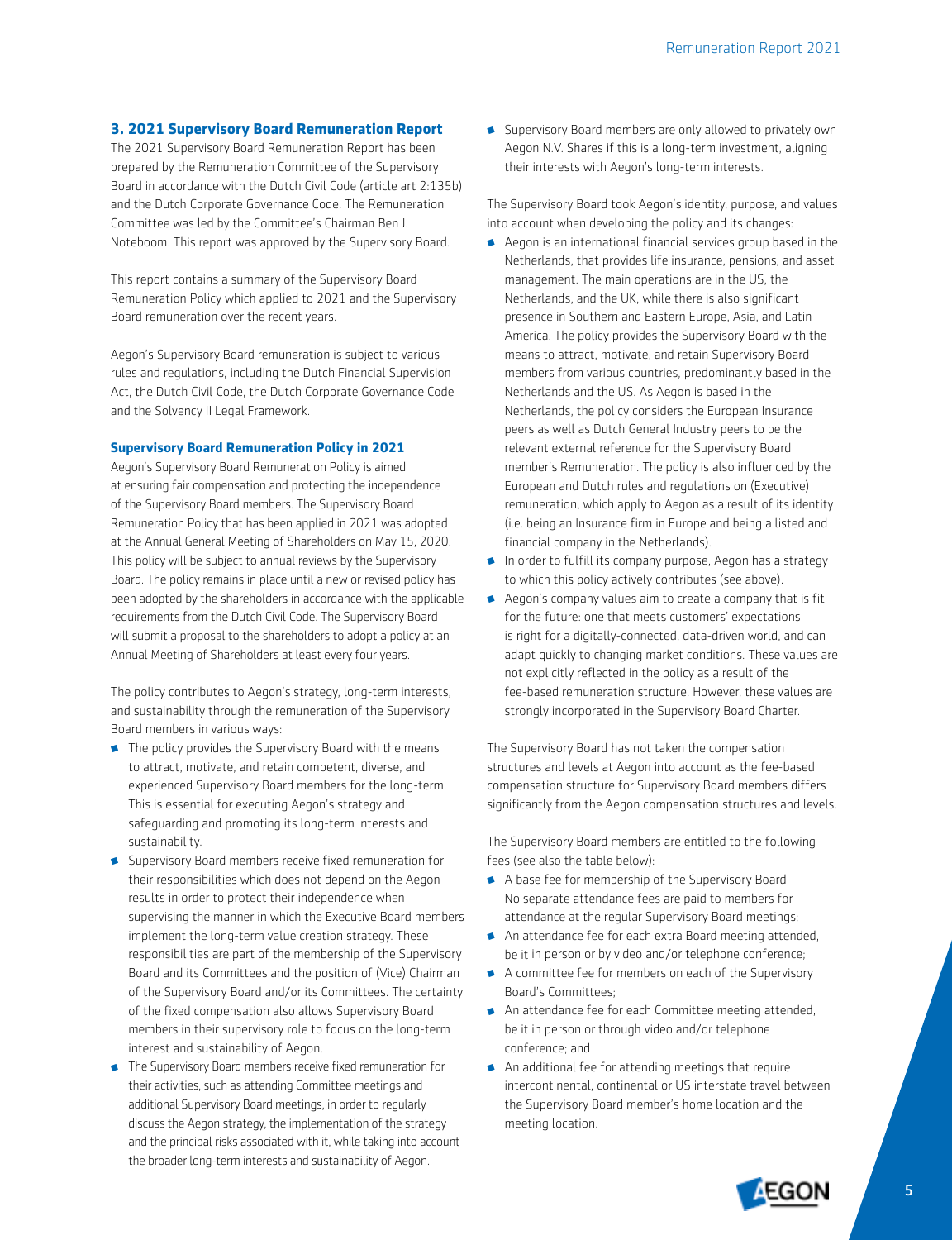| <b>Base fee for Supervisory Board membership</b> | EUR / year |
|--------------------------------------------------|------------|
| Chairman                                         | 80,000     |
| Vice-Chairman                                    | 50,000     |
| Member                                           | 40,000     |

| <b>Fee for Supervisory Board committee membership</b> | EUR / year |
|-------------------------------------------------------|------------|
| Chairman of the Audit or Risk Committee               | 13,000     |
| Member of the Audit or Risk Committee                 | 8.000      |
| Chairman of other committees                          | 10.000     |
| Member of other committees                            | 5.000      |

| Committee meeting               |       |
|---------------------------------|-------|
|                                 | 3,000 |
| Extra Supervisory Board meeting | 3,000 |

| <b>Travel fees</b>           | EUR   |
|------------------------------|-------|
| Intercontinental             | 4.000 |
| Continental or US interstate | 2,000 |

Each of these fees is a fixed amount. Each quarter Aegon pays the fees that the Supervisory Board members earned during that period. Where required, Aegon pays the employer social security contributions in the home country of the Supervisory Board member. The employee social security contributions in the home country, if any, are paid by the Supervisory Board member. The Supervisory Board is allowed to annually index the fees for economic developments in the Netherlands, however the fees have not been indexed in 2021.

The Supervisory Board members do not receive any performance or equity-related compensation, and do not accrue pension rights with Aegon. These measures are designed to ensure the independence of Supervisory Board members and to strengthen the overall effectiveness of Aegon's corporate governance.

The Supervisory Board regularly assesses the competitiveness of the Supervisory Board's remuneration structure and levels against peer companies with data provided by Willis Towers Watson. For this purpose, the Supervisory Board selected a primary set of peer group companies according to the following criteria:

- **Industry: Insurance, with a preference for Life Insurance;**
- **Size: Average Market Capitalization, Employees, Revenue and** Total Assets;
- **Geographic scope: Preferably companies that operate** globally; and
- **Location: Headquarters based in Europe, excluding UK** (because the non-executive directors typically have different responsibilities compared to their continental European counterparts).

Based on these criteria the current peer group consists of the following 16 European Insurance companies: Ageas, Assicurazioni Generali, CNP Assurances, Hannover Rueck, Helvetia, Mapfre, Münchener RE, NN Group, Poste Italiane,

Sampo, Scor, Swiss Life, Swiss Re, Talanx, Vienna Insurance Group and Zurich Insurance Group. This peer group differs from the European peer group for the Executive Board as a result of excluding the UK companies. The peer group is reviewed each year and may be updated accordingly. The last update of this peer group was in 2022, when the peer group size was increased from 12 to 16 (creating a more balanced selection), Hannover Rueck, Helvetia, Poste Italiane, Sampo, Scor and Vienna Insurance Group were added, and Allianz and AXA were removed.

In addition, the Supervisory Board selects a secondary peer group according to the following criteria, in order to monitor alignment with the General Industry in the Netherlands:

- **•** Industry: General Industry and listed on the AEX;
- **Size: Average Market Capitalization, Employees, Revenue and** Total Assets;
- **Location: Headquarters based in the Netherlands.**

Based on these criteria, the current secondary peer group consists of the following 12 AEX companies: Akzo Nobel, Ahold Delhaize, ASML, DSM, ING Group, Heineken, KPN, NN Group, Philips, Randstad, Signify and Wolters Kluwer. This peer group is also reviewed each year and was last updated in 2022 (replacing ABN AMRO by Signify). This peer group is identical to the Dutch peer group for the Executive Board.

The Remuneration Committee may recommend changes to the fee levels or structure of the Supervisory Board members, based on the results of a competitiveness review and economic developments in the Netherlands. Such recommendations would be discussed by the Supervisory Board, which can support, revise or reject them. The Supervisory Board is allowed to annually index the fees for economic developments in the Netherlands. For any other change to the level or structure of the fees, the shareholders will be asked to adopt the proposed changes at the Annual General Meeting of Shareholders.

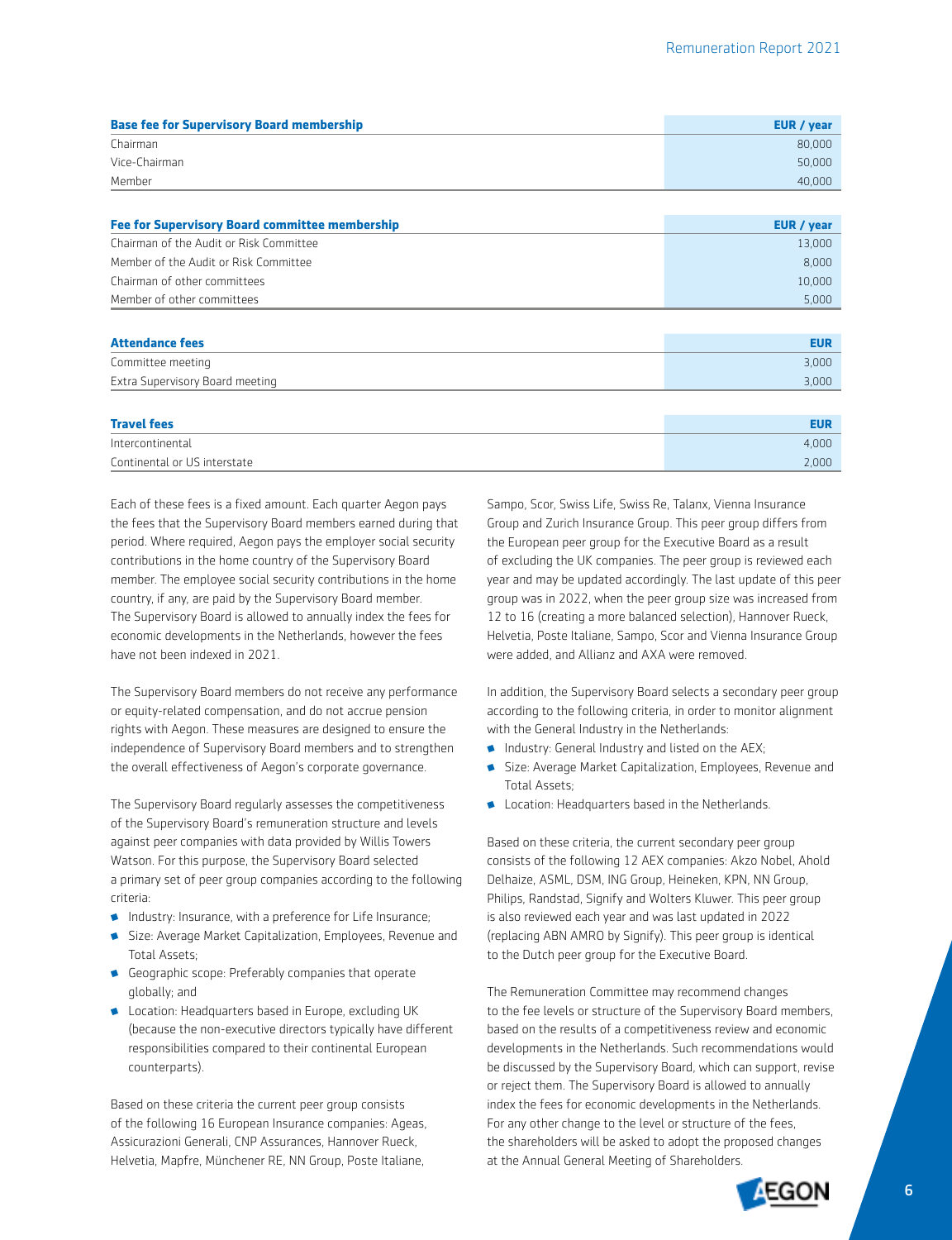The policy contains a temporary derogation clause, with rules which are in accordance with the Dutch Civil Code. This means derogation is only allowed in exceptional circumstances to serve the long-term interest and sustainability of Aegon or to assure its viability, for a limited period of time, when it stays in line with the general spirit of the policy and when the details are disclosed in the next remuneration report. This clause was not used in 2021.

Information on members of the Supervisory Board and the composition of its four committees can be found in the report of the Supervisory Board in this 2021 Integrated Annual Report.

#### **Supervisory Board remuneration in recent years**

The table below show the fees and benefits that have been allocated to and paid for each Supervisory Board member in the calendar years 2019, 2020 and 2021, in accordance with the Supervisory Board remuneration policy that applied at the time. There were no deviations from the policy in these years. The table also includes the total IFRS expenses that were recognized for the compensation of the Supervisory Board members in 2019, 2020 and 2021.

|                                        |      |                  | Attendance            |                        | Total        |
|----------------------------------------|------|------------------|-----------------------|------------------------|--------------|
| In EUR thousand                        | Year | <b>Base fees</b> | $f$ ees <sup>1)</sup> | Benefits <sup>2)</sup> | compensation |
| William L. Connelly <sup>3)</sup>      | 2021 | 95               | 57                    | 10                     | 162          |
|                                        | 2020 | 95               | 45                    | $\overline{4}$         | 144          |
|                                        | 2019 | 95               | 54                    | 20                     | 169          |
| Mark A. Ellman                         | 2021 | 53               | 45                    | $\overline{4}$         | 102          |
|                                        | 2020 | 55               | 39                    | $\overline{4}$         | 98           |
|                                        | 2019 | 56               | 39                    | 20                     | 115          |
| Ben J. Noteboom                        | 2021 | 58               | 45                    | $\overline{4}$         | 107          |
|                                        | 2020 | 58               | 39                    |                        | 97           |
|                                        | 2019 | 58               | 39                    | 6                      | 103          |
| Corien M. Wortmann - Kool              | 2021 | 63               | 45                    | $\overline{4}$         | 112          |
|                                        | 2020 | 63               | 48                    |                        | 111          |
|                                        | 2019 | 63               | 54                    | 6                      | 123          |
| Dona D. Young 4)                       | 2021 | 62               | 51                    | 6                      | 119          |
|                                        | 2020 | 66               | 57                    | $\overline{4}$         | 127          |
|                                        | 2019 | 66               | 66                    | 26                     | 158          |
| Caroline Ramsay (as of May 15, 2020)   | 2021 | 61               | 39                    | 21                     | 121          |
|                                        | 2020 | 38               | 21                    | 9                      | 68           |
| Thomas Wellauer (as of May 15, 2020)   | 2021 | 53               | 45                    | 13                     | 111          |
|                                        | 2020 | 33               | 21                    | 5                      | 59           |
| Jack McGarry (as of June 3, 2021)      | 2021 | 31               | 24                    | 6                      | 61           |
| Ben van der Veer (up to May 15, 2020)  | 2020 | 22               | 27                    |                        | 49           |
|                                        | 2019 | 58               | 54                    | 6                      | 118          |
| Robert W. Dineen (up to Oct 11, 2019)  | 2019 | 40               | 27                    | 12                     | 79           |
| Total compensation                     | 2021 | 476              | 351                   | 69                     | 896          |
|                                        | 2020 | 430              | 297                   | 26                     | 752          |
|                                        | 2019 | 436              | 333                   | 96                     | 865          |
| Recognized IFRS expenses <sup>5)</sup> | 2021 | 482              | 357                   | 72                     | 911          |
|                                        | 2020 | 459              | 321                   | 26                     | 806          |
|                                        | 2019 | 516              | 393                   | 111                    | 1,020        |

The attendance fee for the additional Supervisory Board call on December 18, 2020, was paid in in the first quarter of 2021. Mr. Connelly, Mr. Ellman, and Mr. Noteboom received an attendance fee of EUR 3,000 for their attendance at the Supervisory Board audit committee call on March 16, 2021. Mr. Connelly received an attendance fee of EUR 3,000 for his attendance at the combined Supervisory Board audit and risk committee meeting on December 7, 2021.

Benefits cover the travel fees for all Supervisory Board members and, retroactively as of May 15, 2020, the mandatory employer social security contributions in the home countries of Ms. Ramsay (UK) and Mr. Wellauer (Switze

<sup>3</sup> In 2021, Mr. Connelly received EUR 6,000 in additional attendance fees and EUR 2,000 in additional travel fees for attending meetings outside the regular Supervisory Board meeting cycle.

Ms. Young stepped down from the audit committee as of June 3, 2021.

5 Based on a Decree of the Dutch State Secretary of Finance which came into force as from May 7, 2021, the Supervisory Board fees were not subject to Dutch VAT anymore, retroactively as from June 13, 2019. Therefore, Aegon has not paid Dutch VAT anymore on the fees of the Supervisory Board Members as from Q2 2021. Additionally, Aegon reclaimed VAT for the period Q3 2019 - Q1 2021, except for its Supervisory Board members based in the Netherlands for practical reasons. The 2019 and 2020 amounts were restated in this table for this VAT reclaim. This line also includes expenses or gains related to small exchange rate differences between the moment Ms. Ramsay's fees were paid by our UK payroll and the moment these were recharged to Group.

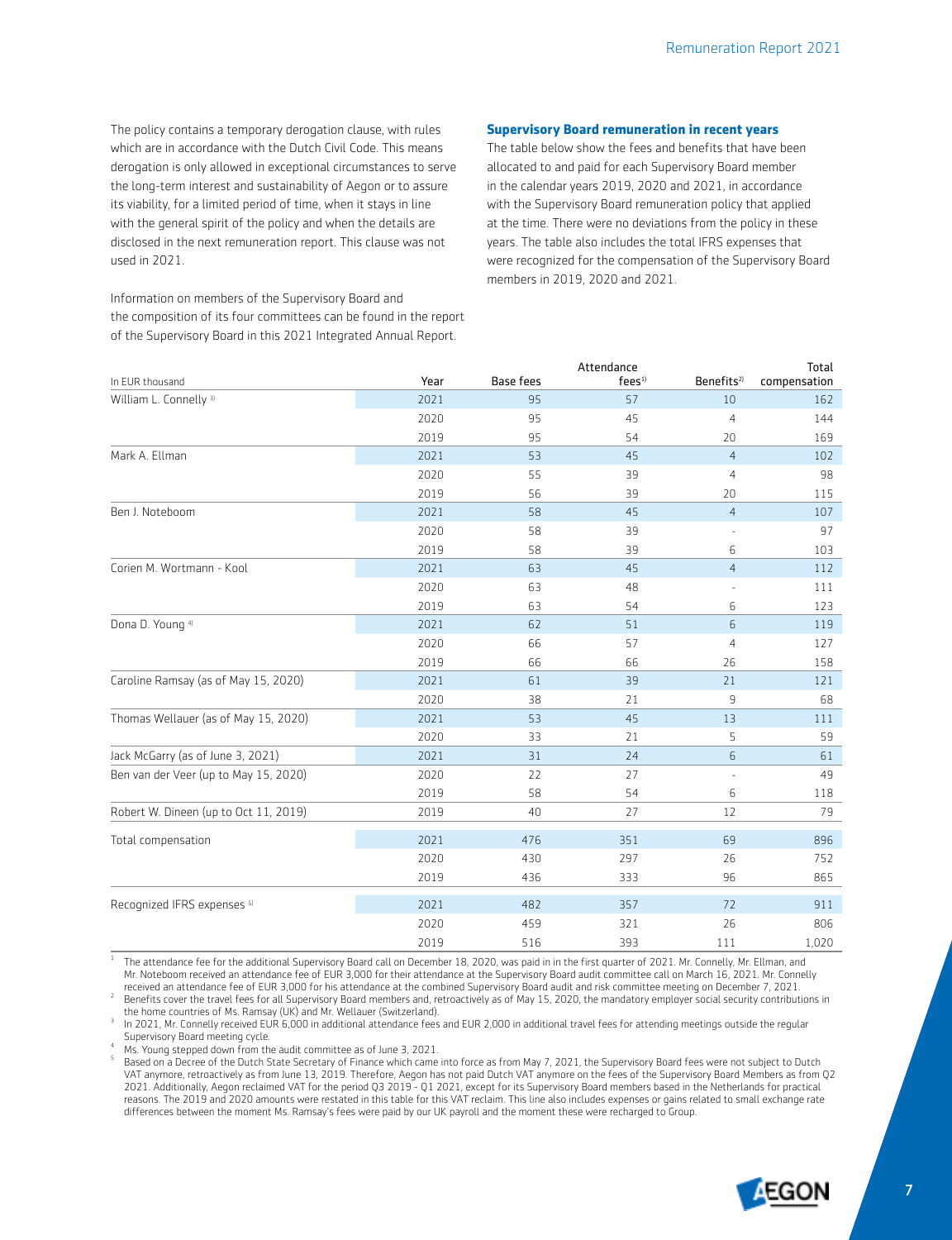The table below presents the total compensation (fees and benefits) that was awarded and due in the last five calendar years on an annualized basis and the year-on-year annual change in total compensation. This compensation was paid in accordance with the Supervisory Board remuneration policy that applied

at the time and there were no deviations. Additionally, the table shows the Aegon net result, a proxy of the financial and nonfinancial business performance, the inflation in the Netherlands and the average employee compensation over the same period.

| In EUR thousand                             | Annualized <sup>1)</sup> | 2017  | 2018    | 2019  | 2020                     | 2021  |
|---------------------------------------------|--------------------------|-------|---------|-------|--------------------------|-------|
| William L. Connelly (as of May 19, 2017)    | Compensation             | 98    | 119     | 169   | 144                      | 162   |
|                                             | Change                   |       | 22%     | 42%   | (15%)                    | 13%   |
| Mark A. Ellman (as of May 19, 2017)         | Compensation             | 114   | 103     | 115   | 98                       | 102   |
|                                             | Change                   |       | (9%)    | 12%   | (15%)                    | 5%    |
| Ben J. Noteboom                             | Compensation             | 102   | 86      | 103   | 97                       | 107   |
|                                             | Change                   |       | (15%)   | 20%   | (6%)                     | 10%   |
| Corien M. Wortmann - Kool                   | Compensation             | 101   | 103     | 123   | 111                      | 112   |
|                                             | Change                   |       | 2%      | 19%   | $(10\%)$                 | $1\%$ |
| Dona D. Young                               | Compensation             | 116   | 121     | 158   | 127                      | 119   |
|                                             | Change                   |       | 4%      | 31%   | (20%)                    | (6%)  |
| Caroline Ramsay (as of May 15, 2020)        | Compensation             |       |         |       | 108                      | 121   |
|                                             | Change                   |       |         |       |                          | 12%   |
| Thomas Wellauer (as of May 15, 2020)        | Compensation             | ÷,    |         |       | 94                       | 111   |
|                                             | Change                   |       |         |       |                          | 18%   |
| Jack McGarry (as of June 3, 2021)           | Compensation             |       |         | ÷.    | $\overline{\phantom{a}}$ | 105   |
|                                             | Change                   |       |         |       |                          |       |
| Ben van der Veer (up to May 15, 2020)       | Compensation             | 106   | 101     | 118   | 131                      |       |
|                                             | Change                   |       | (5%)    | 17%   | 11%                      |       |
| Robert W. Dineen (up to Oct 11, 2019)       | Compensation             | 104   | 101     | 101   |                          |       |
|                                             | Change                   |       | (3%)    | $1\%$ |                          |       |
| Dirk P.M. Verbeek (up to May 18, 2018)      | Compensation             | 100   | 76      |       | $\bar{a}$                |       |
|                                             | Change                   |       | (24%)   |       | $\overline{\phantom{a}}$ |       |
| Robert J. Routs (up to May 18, 2018)        | Compensation             | 134   | 125     | ä,    | $\overline{\phantom{a}}$ |       |
|                                             | Change                   |       | $(7\%)$ |       |                          |       |
| Aegon net result based on EU-IFRS           | In EUR million           | 2,358 | 741     | 1,525 | 55                       | 1,701 |
| Aegon business performance <sup>2)</sup>    | Target = $100\%$         | 121%  | 106%    | 79%   | 57%                      | 123%  |
| Inflation in the Netherlands                | Consumer Price Index     | 1.4%  | 1.7%    | 2.6%  | 1.3%                     | 2.7%  |
| Average employee compensation <sup>3)</sup> | Total compensation       | 102   | 104     | 115   | 110                      | 105   |
|                                             | Annual change            |       | 2%      | 11%   | (4%)                     | (5%)  |

<sup>1</sup> Retroactive, per May 15, 2020, the compensation includes the mandatory employer social security contributions in the home countries of Ms. Ramsay (UK) and<br>Mr. Wellauer (Switzerland).

The weighted average Aegon financial and non-financial business performance, expressed as a percentage on a performance scale with 50% as threshold, 100% as target and 150% as maximum, as used for the allocation of variable compensation in the applicable year.

<sup>3</sup> Consistent with the CEO pay ratio calculation, the average employee compensation is based on the audited total EU-IFRS remuneration expenses for all employees divided by the number of employees in scope for these expenses.

#### **4. 2021 Executive Board Remuneration Report**

The 2021 Executive Board Remuneration Report has been prepared by the Remuneration Committee of the Supervisory Board in accordance with the Dutch Civil Code (article art 2:135b) and the Dutch Corporate Governance Code. The Remuneration Committee was led by the Committee's Chairman Ben J. Noteboom. This report was approved by the Supervisory Board.

This report contains a summary of the Executive Board Remuneration Policy that applied to 2021, the Executive Board remuneration over the recent years and the 2022 Executive Board performance indicators.

#### **Executive Board Remuneration Policy in 2021**

The Supervisory Board has the overall responsibility for Aegon's Remuneration Policies, including the Executive Board Remuneration Policy. The Executive Board Remuneration Policy that has been applied in 2021 was adopted at the Annual General Meeting of Shareholders on May 15, 2020. This policy is subject to annual reviews by the Supervisory Board. The policy remains in place until a new or revised policy has been adopted by the shareholders in accordance with the applicable requirements from the Dutch Civil Code. The Supervisory Board will submit a proposal to the shareholders to adopt a policy at an Annual Meeting of Shareholders at least every four years.

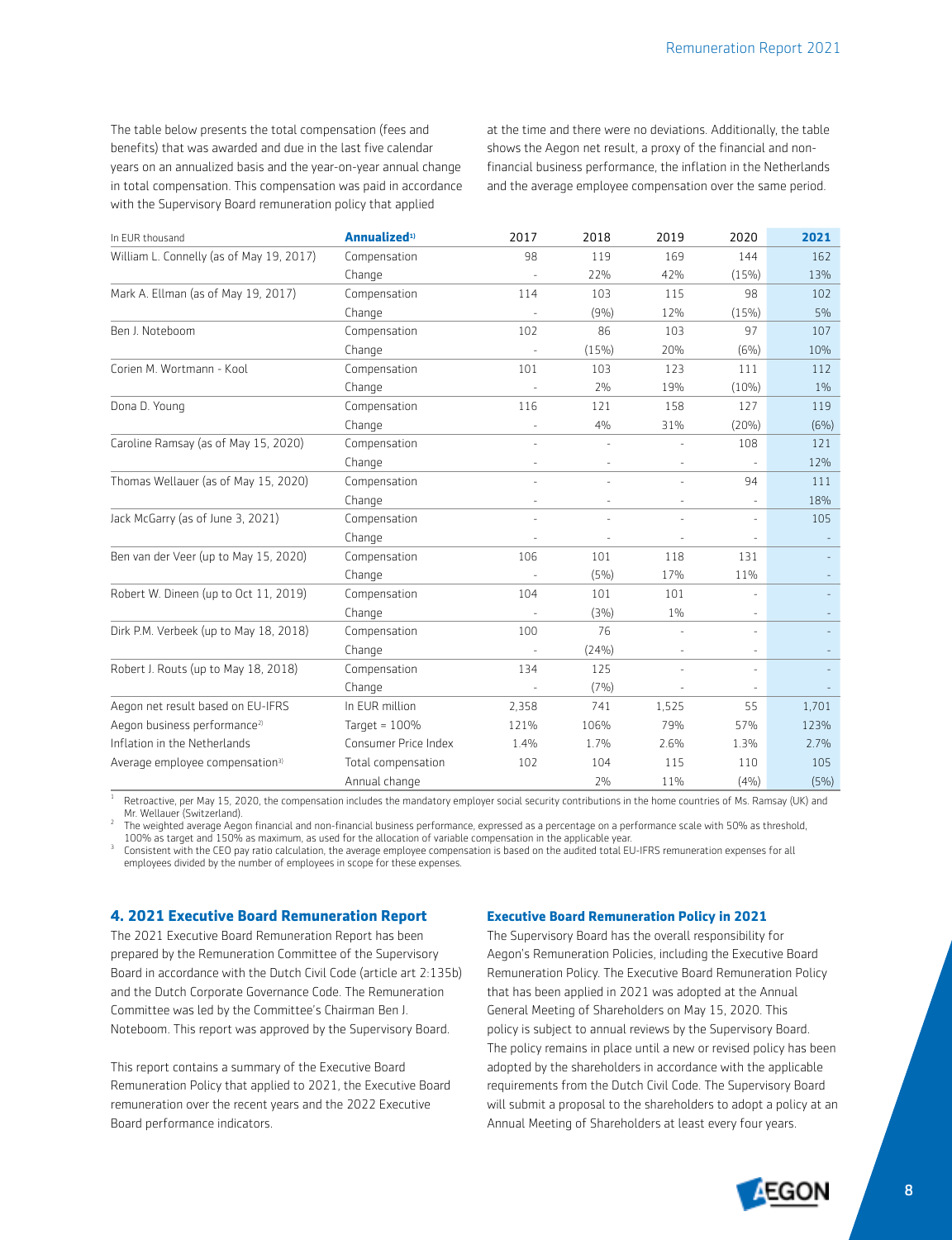The current policy contributes to Aegon's strategy, long-term interests and sustainability through the remuneration of the Executive Board members in various ways:

- **The policy provides the Supervisory Board with the means** to attract, motivate and retain competent and experienced Executive Board members for the long-term. This is essential for executing Aegon's strategy and safeguarding and promoting its long-term interests and sustainability.
- **The leading performance indicator categories for successful** execution of Aegon's strategy are Capital, Growth and Strategy. To support the execution of Aegon's strategy, the policy makes these performance indicator categories mandatory for the Executive Board member.
- Aegon strives to create long-term value for its stakeholders and the communities in which it operates. Due to the nature of Aegon's business, value created is often financial, but it may also be social, economic, or environmental. The policy directly aligns Executive Board member's personal long-term interests with those of Aegon and its shareholders by paying a significant part of the Executive Board members' variable compensation (two-thirds) in shares, which must be held for 5 years after completion of the performance period. The pay-out in these restricted shares is combined with prohibiting Executive Board members using personal hedging strategies or insurance, which could undermine this long-term alignment of interests. Additionally, Executive Board members are aligned with the long-term interest of Aegon, its shareholders and other stakeholders through the use of mandatory performance indicator categories of Earnings, Shareholders and Other Stakeholders.
- A egon is committed to doing business responsibly and in a sustainable way. Variable compensation of Executive Board members can be adjusted downwards (i.e. malus) or clawed-back in cases where certain performance has not been achieved in a sustainable way. This includes but is not limited to: significant risk and compliance incidents, insufficient response to such incidents and/or insufficient evidence of embedding of good standards of practice, such as sound and responsible business practices and integrity of products and services delivered. Additionally, the policy makes the performance indicator category Environmental, Social and Governance (ESG), mandatory for Executive Board members to support this approach to doing business.

Aegon's Executive Board remuneration is subject to various rules and regulations, including the Dutch Financial Supervision Act, the Dutch Civil Code, the Dutch Corporate Governance Code and the Solvency II Legal Framework. The most prominent requirements thereof are:

- The total variable compensation amount that is allocated to an Executive Board member for a performance year cannot exceed 100% of the fixed compensation level.
- Variable compensation should be based on a mix of Aegon and personal performance, with at least 50% weight on non-financial performance.
- A substantial portion of any variable compensation award should be paid in a non-cash instrument (e.g. Aegon shares) and should be deferred for at least 3 years. Additionally, awarded shares should be restricted for 5 years. With a 3-year vesting period, this requires an additional holding period of 2-years.
- Aegon can claw-back any variable compensation which has been paid (cash and shares) in specific circumstances such as a material financial restatement or individual gross misconduct.

These are also the main reasons why Aegon operates one Executive Board variable compensation plan per year, with a single variable compensation award which is subsequently split into cash and shares, rather than operating separate Short-Term Incentive (cash) and Long-Term Incentive (share) Plans.

The Remuneration Committee may recommend policy changes to the Supervisory Board. In that case, the Remuneration Committee will conduct scenario analyses to determine the long-term effects on the level and structure of compensation granted to each Executive Board member, and reports their findings to the Supervisory Board. The Supervisory Board can subsequently decide on referring the proposed policy changes to the Annual General Meeting of Shareholders for adoption.

The policy contains a temporary derogation clause, with rules which are in accordance with the Dutch Civil Code. This means derogation is only allowed in exceptional circumstances to serve the long-term interest and sustainability of Aegon or to assure its viability, for a limited period of time, when it stays in line with the general spirit of the policy and when the details are disclosed in the next remuneration report. This clause was not used in 2021.

#### **Total compensation**

Total compensation for Executive Board members is defined in the Executive Board Remuneration Policy as a combination of fixed compensation, variable compensation, pension and other benefits. The Supervisory Board determines and regularly reviews the appropriate selection of remuneration elements and their (maximum) remuneration level for Executive Board members to ensure the structure remains competitive and provides proper and risk-based incentives in line with Aegon's risk appetite. The fixed and variable compensation elements and their levels are reviewed at least once a year. The pension arrangements and other benefits and their levels are reviewed at least every four years. In its review, the Supervisory Board takes the specific role, responsibilities, experience and expertise of Executive Board members into account as well as internal and external reference information:

**•** The internal references are the compensation structure and levels of the members of the Management Board of Aegon N.V. and the annual compensation changes of the general employee population and senior managers within Europe and the Netherlands specifically.

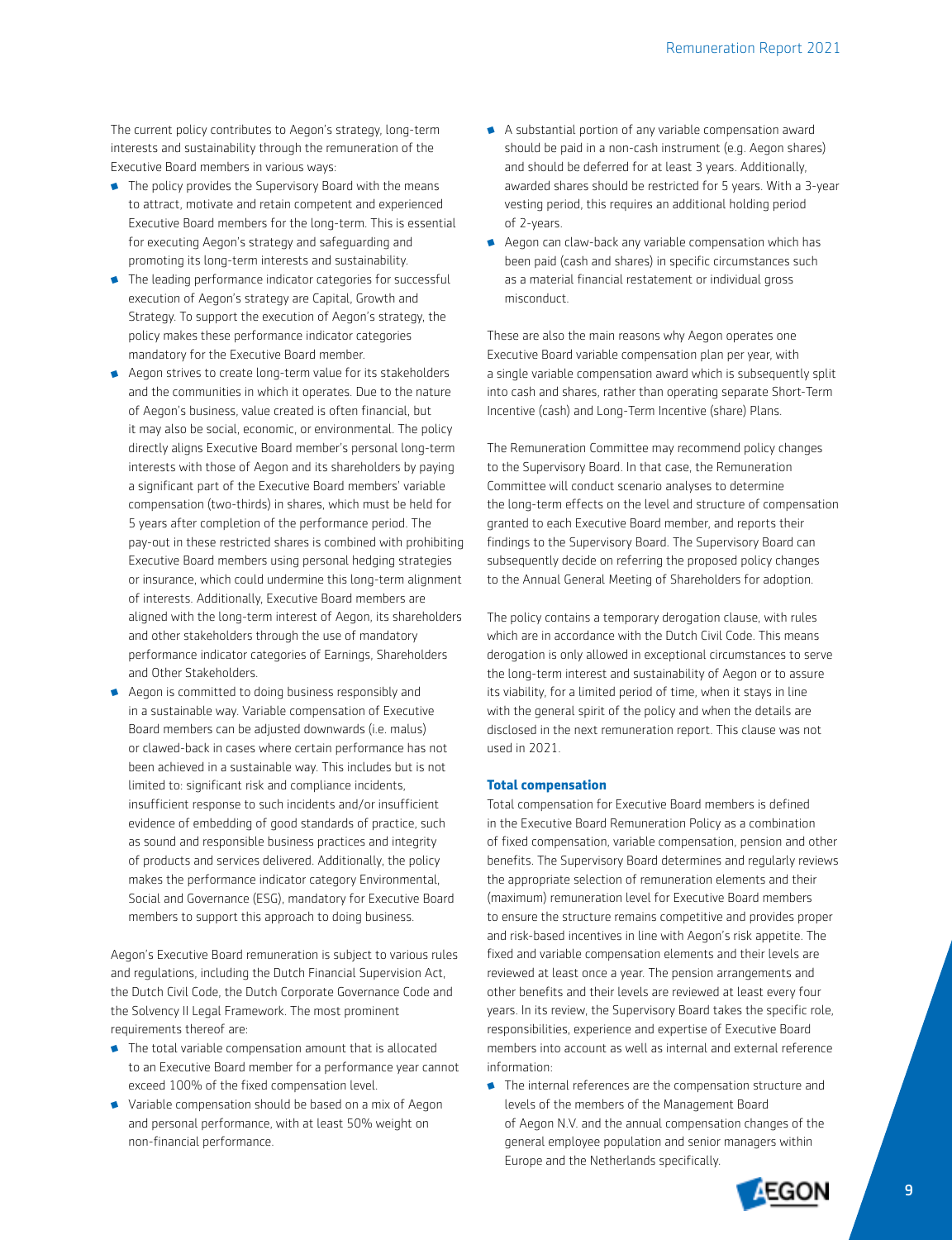- **•** The external references are compensation trends in the market, economic developments (e.g. inflation) as well as quantitative assessments of the competitiveness against a peer group of insurance companies in Europe and a peer group of companies based in the Netherlands.
- Additionally, the Remuneration Committee conducts a scenario analysis in case of a policy change to determine the long-term effect on the remuneration structure and level of each Executive Board member, and reports their findings to the Supervisory Board.

The European Insurance peer group was selected by the following criteria:

- **Industry: Insurance, with a preference for Life Insurance;**
- **Size: Average market capitalization, employees, revenue and** total assets;
- **Geographic scope: Preferably companies which** operate globally;
- **Location: Headquarters based in Europe.**

Based on these criteria, the current peer group consists of the following 16 European Insurance companies: Ageas, Assicurazioni Generali, Aviva, CNP Assurances, Helvetia, Legal & General, Mapfre, Münchener Re, NN Group, Poste Italiane, Scor, Swiss Life, Swiss Re, Talanx, Vienna Insurance Group and Zurich Insurance Group. The last update of this peer group was in 2022, when Helvetia, Poste Italiane, Scor and Vienna Insurance Group were added, and Allianz, AXA, Prudential and RSA Insurance Group were removed. This peer group differs from the European peer group for the Supervisory Board, as the latter excludes UK companies where non-executive directors typically have different responsibilities compared to their continental European counterparts.

The Dutch peer group was selected by the following criteria:

- **Industry: General Industry and listed on the AEX;**
- **Size: Average Market Capitalization, Employees, Revenue and** Total Assets;
- **Location: Headquarters based in the Netherlands.**

Based on these criteria, this peer group consists of the following 12 AEX companies:, Akzo Nobel, Ahold Delhaize, ASML, DSM, ING Group, Heineken, KPN, NN Group, Philips, Randstad, Signify and Wolters Kluwer. This peer group is also reviewed each year and was last updated in 2022 (replacing ABN AMRO by Signify).

The Supervisory Board will review both peer groups annually and will amend them as necessary, within the above-mentioned selection criteria, to ensure they continue to provide a reliable basis for comparison. Any change to the peer group will be disclosed in the Remuneration Report.

The Remuneration Committee may recommend changes to the compensation levels of the Executive Board members in accordance with Remuneration Policy, based on the results

of this annual total compensation review and on discussions with the Executive Board members regarding their remuneration level and structure. Such recommendations would subsequently be discussed by the Supervisory Board, which can approve, revise or reject them.

The Supervisory Board discussed and approved the 2021 total compensation for the Executive Board, after taking the Remuneration Committee's review into consideration.

#### **Fixed compensation**

The fixed compensation for the Executive Board members is paid in monthly instalments. The policy allows the fixed compensation to be paid in cash and in shares. All Executive Board members received their 2021 fixed compensation in cash.

The Supervisory Board may offer permanent or temporary gross monthly fixed allowances when the Supervisory Board considers this an appropriate alternative for other remuneration elements.

#### **Variable compensation**

Executive Board members are eligible for variable compensation with a target level of 80% of the fixed compensation level (excluding allowances, if applicable), with a threshold level of 50% and a maximum opportunity of 100% of fixed compensation level.

The variable compensation award is based on performance against a set of performance indicators, weights and target levels that have been set by the Supervisory Board at the start of the performance year. The performance indicators contribute to Aegon's strategy, long-term interests and sustainability, within Aegon's risk tolerance and should comply with the following rules:

- It contains a mix of financial and non-financial performance indicators, with at least 50% weight allocated to the non-financial performance indicators in accordance with article 1:118.3 of the Dutch Financial Supervision Act;
- The maximum weight for unadjusted financial indicators is determined by the Global Remuneration Framework and is currently set at 50%.
- It contains a mix of Aegon and personal performance indicators, which can range in weight between 50-80% and 20-50% respectively, depending on the Aegon priorities of the performance year.
- At least 20% of the indicators has a retrospective 3-year performance horizon, while the remainder has a 1-year performance horizon;
- The indicators should cover the following mandatory performance indicator categories: Shareholders, Capital, Earnings, Growth, Stakeholders, ESG and Strategy.

The Remuneration Committee and the Executive Board members prepare a proposal for the performance indicators, weights and target levels. These are subsequently reviewed by Aegon's Risk

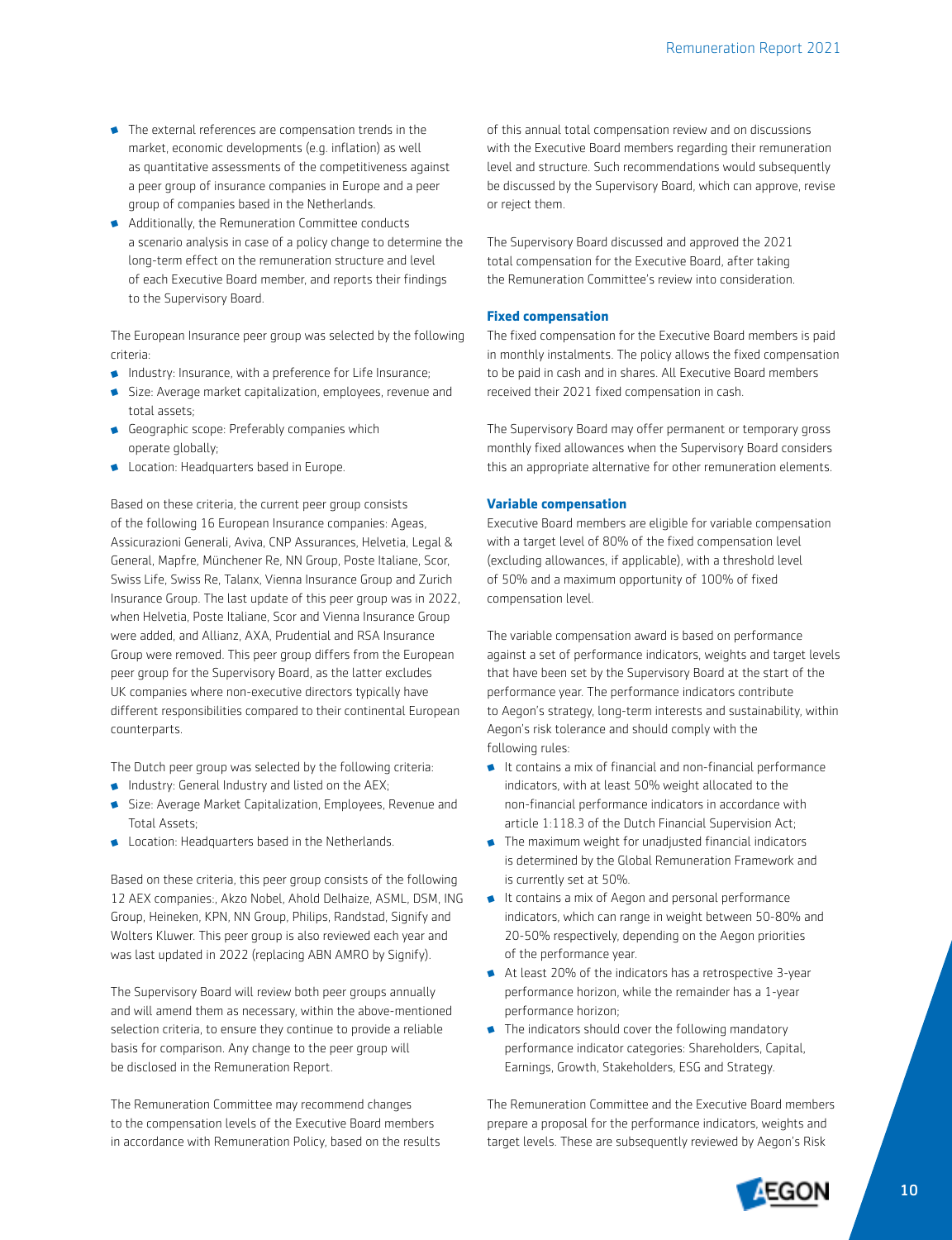Management team (i.e. the first ex-ante risk assessment) before the Supervisory Board approves these, to ensure that:

- **•** The performance indicators and weights are in line with the policy;
- The financial performance indicators are consistent with the risk tolerance statements;
- **•** The non-financial performance indicators are consistent with risk tolerance levels, regulatory requirements, reasonable stakeholder expectations and are supporting sound and responsible business practices and integrity of the products and services delivered.

The Remuneration Committee sends the proposal and the ex-ante risk assessment to the Supervisory Board, which can approve, revise or reject the proposal. After approval, the Executive Board members are granted their conditional variable compensation awards for the plan year. This conditional award equals their at target variable compensation level, split between 33.33% upfront cash and 66.67% deferred Aegon shares. The grant price for the shares is equal to the volume weighted average price on the Euronext Amsterdam stock exchange for the period December 15 to January 15 at the start of the plan year.

After the completion of the performance period, the Remuneration Committee prepares a recommendation for the allocation of a variable compensation award to each Executive Board member. This recommendation is based on the actual performance results compared to target levels and takes a second ex-ante risk assessment by the Risk Management team into account. This risk assessment looks into whether there are reasons for a downward adjustment of the intended variable compensation award (malus) which were not take into account yet, such as:

- Significant risk or compliance incident(s);
- **Insufficient response to risk incident(s), compliance** incident(s), regulatory fine(s) and/or insufficient execution of risk mitigating measures in response to these incidents;
- **•** Breaches of laws and regulations;
- **Insufficient evidence of embedding good standards** of practice;
- Significant deficiencies or material weaknesses relating to the Sarbanes-Oxley Act; and
- **Reputation damage due to risk events.**

In this assessment possible risk mitigating behaviors are also taken into account, such as remaining within risk limits, risk reduction, risk avoidance, risk transfer and risk response by the Executive Board member.

The Remuneration Committee sends its recommendation and the second ex-ante risk assessment to the Supervisory Board, which can approve, revise or reject the recommendation. This Supervisory Board decision includes validating that, when taken together, the results of the performance indicators represent

a fair reflection of the overall performance of the Executive Board member over the performance year.

The allocated variable compensation award is subsequently split between 33.33% upfront cash (i.e. paid in the year following the performance year) and 66.67% deferred shares. These shares are deferred for a 3-year period after allocation after which they cliff-vest. Before vesting, the Risk Management team executes an ex-post risk assessment which looks into whether there are reasons for a downward adjustment of the originally allocated variable compensation award (malus) which were not taken into account yet. This risk assessment takes the same criteria into consideration as the second ex-ante risk assessment. Based on this assessment, the Remuneration Committee subsequently prepares a recommendation how to pay-out the deferred portion (i.e. unchanged or adjusted downward). The Remuneration Committee sends its recommendation and the ex-post risk assessment to the Supervisory Board. The Supervisory Board can approve, revise or reject the recommendation.

#### **Claw-back provision**

Aegon's Supervisory Board can claw-back variable compensation that has already been paid to the Executive Board member in case of a material financial restatement or individual gross misconduct, after considering a risk assessment by Aegon's Risk Management team which looks into whether in hindsight the paid amount should have been lower or nil. Examples of misconduct are, but not limited to, a significant breach of laws and/ or regulations, use of violence, either verbally or physically, involvement with fraud, corruption or bribery, significant issues due to evident dereliction of duty and/or discrimination of any kind (for example age or gender).

#### **Pension arrangements**

The Executive Board members are entitled to pension contributions that equal 40% of their fixed compensation level, which consists of the following three parts:

- Participation in Aegon's defined contribution pension plan for NL-based employees, for their eligible earnings up to EUR 110,111 (2021 threshold set by Dutch law).
- Participation in Aegon's defined contribution pension plan for NL-based employees, for their fixed income above EUR 110,111.
- An additional gross allowance for pension to make the sum of these three pension contributions equal to 40% of their fixed compensation level.

The Executive Board members receive pension contributions that are somewhat higher compared to NL-based employees of similar age (ca. 10-15% difference). This is done to achieve a competitive total compensation level. Please note the Supervisory Board will consider discontinuing the additional gross allowance for new Executive Board members, while ensuring their total compensation level stays competitive, and including this as a policy change in the next update of the Executive Board Remuneration Policy.

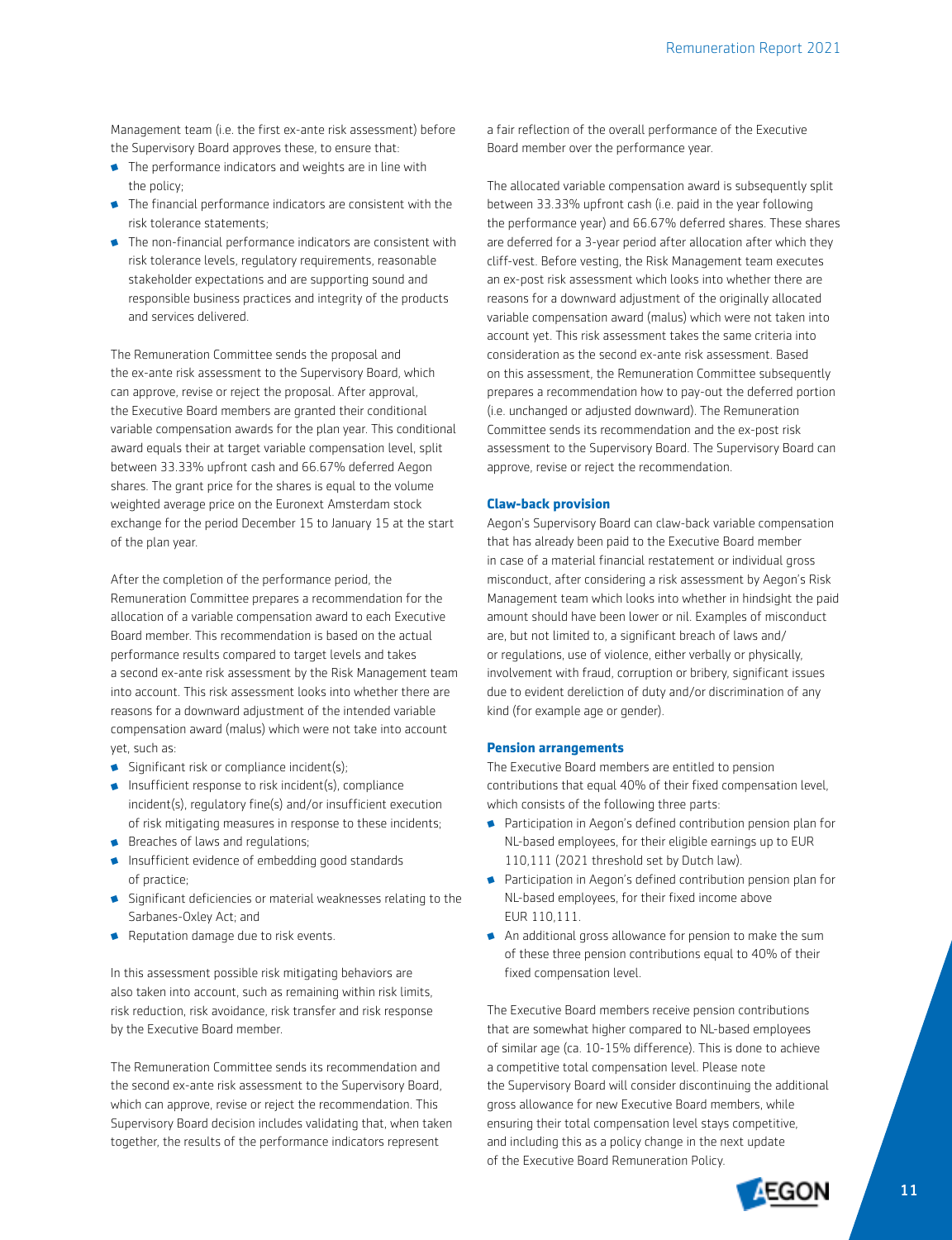#### **Other benefits**

Other benefits include non-monetary benefits (e.g. company car), social security contributions by the employer, and tax expenses borne by Aegon.

Aegon does not grant Executive Board members personal loans, guarantees or other such arrangements, unless in the normal course of business and on terms applicable to all employees, and only with the approval of the Supervisory Board.

#### **Terms of Engagement**

Members of the Executive Board are appointed for four years and may then be re-appointed for successive mandates also for a period of four years. Executive Board members have a board agreement with Aegon N.V., rather than an employment contract. Members of the Executive Board may terminate their board agreement with a notice period of three months. The Supervisory Board may terminate the board agreement by giving six months' notice if it wishes to terminate the agreement.

The Supervisory Board may entitle Executive Board members to a termination payment up to or equal to the total annual fixed compensation level. This payment is not allowed in case of early termination at the initiative of the Executive Board member (unless due to imputable acts or omissions of Aegon), imputable acts or omissions by the Executive or failure of Aegon as a company during the appointment term of the Executive Board members. Mr. Friese and Mr. Rider have a termination clause included in their board agreement. Mr. Wynaendts was not entitled to a termination payment when his board agreement was terminated in 2020.

#### **Executive Board remuneration in recent years**

In this section you will find more details related to the remuneration that has been allocated and paid to the Executive Board members. It covers the allocated remuneration (2019-2021), the calculation of the 2021 variable compensation, the pay-out schedule of variable compensation (2019-2025), the recognized IFRS expenses for remuneration (2019-2021), the remuneration that was awarded and due in 2020 and 2021, and the annualized total compensation overview (2017-2021).

#### **Allocated remuneration (2019-2021)**

The first table shows the remuneration that has been allocated to the Executive Board members, for the performance years 2019, 2020 and 2021, in accordance with the Executive Board remuneration policy that applied at the time. There were no deviations from the policy in these years.

| <b>Allocated compensation</b> | Fixed        | Variable     |         |                | Total        |
|-------------------------------|--------------|--------------|---------|----------------|--------------|
| In EUR thousand               | compensation | compensation | Pension | Other Benefits | compensation |
| Lard Friese                   |              |              |         |                |              |
| 2021                          | 1,485        | 1,359        | 594     | 77             | 3,515        |
| 20201)                        | 931          | 634          | 373     | 49             | 1,987        |
| Matt Rider                    |              |              |         |                |              |
| $2021^{2}$                    | 968          | 884          | 387     | 67             | 2,306        |
| 2020                          | 941          | 640          | 376     | 67             | 2,024        |
| 2019                          | 931          | 743          | 373     | 77             | 2,123        |
| Alex Wynaendts                |              |              |         |                |              |
| 2020 <sup>3)</sup>            | 496          | 302          | 337     | 97             | 1,233        |
| 2019                          | 1,314        | 1,048        | 1,302   | 252            | 3,916        |
| All Executive Board members   |              |              |         |                |              |
| 2021                          | 2,453        | 2,243        | 981     | 144            | 5,821        |
| 20201)                        | 2,368        | 1,577        | 1,086   | 213            | 5,244        |
| 2019                          | 2,245        | 1,791        | 1,675   | 329            | 6,039        |

<sup>1</sup> The disclosed amounts for 2020 cover the period that Mr. Friese has been a member of the Executive Board (as of May 15, 2020), and excludes the sign-on arrangement of EUR 1,228 thousand that Mr. Friese received when joining Aegon in March 2020.

<sup>2</sup> Mr. Rider's fixed compensation increased with 5% per June 2021.

The disclosed amounts for 2020 cover the period that Mr. Wynaendts has been a member of the Executive Board (until May 15, 2020). Up to and including May 2019, Mr. Wynaendts participated in a defined benefit arrangement. This arrangement included a back service liability which reflected the increase of his fixed compensation in 2016 and 2018, as well as low interest rates and the final settlement made in May 2019. Additionally, Mr. Wynaendts was entitled to a gross payment of 28% of his fixed compensation level as part of a grandfathered pension arrangement.

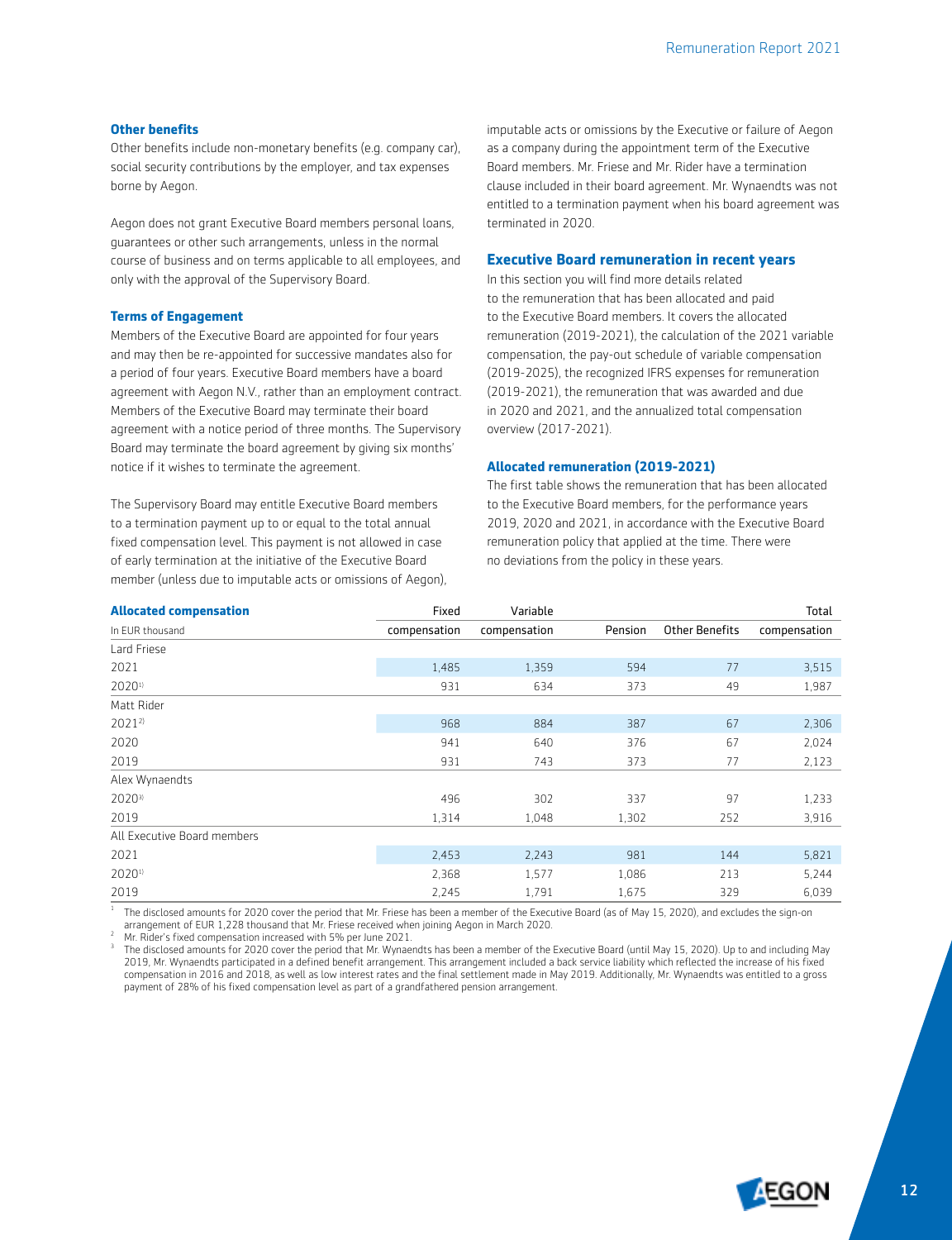#### **Calculation of 2021 variable compensation**

Subject to the adoption of the annual accounts at the General Meeting of Shareholders on May 31, 2022, Mr. Friese has been awarded EUR 1,359 thousand in conditional variable compensation for the 2021 performance year (92% of fixed

compensation) and Mr. Rider EUR 884 thousand (91% of fixed compensation). The following table shows how these awards compare to their minimum, target and maximum variable compensation opportunity levels and how the awards will be paid out.

| 2021 variable compensation | Minimum | Target  | Maximum | <b>Result</b> | Pay-out                                |
|----------------------------|---------|---------|---------|---------------|----------------------------------------|
| Lard Friese                |         |         |         |               |                                        |
| In % of fixed compensation | 50%     | 80%     | 100%    | 92%           |                                        |
| In total (EUR thousand)    | 743     | 1.188   | 1,485   | 1.359         | Split in 33.33% cash and 66.67% shares |
| In cash (EUR thousand)     | 247     | 396     | 495     | 453           | Paid upfront in 2022                   |
| In shares <sup>1)</sup>    | 150.340 | 240.544 | 300.680 | 275.182       | Deferred for 3 years (2025)            |
| Matt Rider                 |         |         |         |               |                                        |
| In % of fixed compensation | 50%     | 80%     | 100%    | 91%           |                                        |
| In total (EUR thousand)    | 484     | 775     | 968     | 884           | Split in 33.33% cash and 66.67% shares |
| In cash (EUR thousand)     | 161     | 258     | 323     | 295           | Paid upfront in 2022                   |
| In shares <sup>1)</sup>    | 98.039  | 156,863 | 196.078 | 178,961       | Deferred for 3 years (2025)            |

 $\frac{1}{1}$  The 2021 grant price of the shares was EUR 3.2927, which is equal to the volume weighted average price on the Euronext Amsterdam stock exchange for the period December 15, 2020 to January 15, 2021. After vesting in 2025, these shares are subject to an additional 2-year holding period.

The 2021 variable compensation awards for both Executive Board members were based on a mix of 70% Group performance and 30% personal performance, for which the results are summarized in the first table below. The Group performance is initially measured on a 50-100-150% performance scale, which is used internally to fund the employee bonus pools. The total Group performance result on this scale (123%)

is subsequently converted in a result on the 50-80-100% scale that applies to the variable compensation of the Executive Board members (which equals 89%). Their personal performance results are directly scored on the 50-80-100% scale. The second and third table below, contain more detailed information on the Group and personal performance indicators respectively.

|                                                                 |        |        | For Aegon bonus pools        |       |  |     | <b>Lard Friese</b>          |        | <b>Matt Rider</b>    |
|-----------------------------------------------------------------|--------|--------|------------------------------|-------|--|-----|-----------------------------|--------|----------------------|
| <b>2021 performance indicators</b>                              | Weight | Target | Outcome Result <sup>1)</sup> |       |  |     | Weight Result <sup>2)</sup> | Weight | Result <sup>2)</sup> |
| Group performance                                               |        |        |                              |       |  |     |                             |        |                      |
| Free cash flows <sup>3)</sup>                                   | 20%    | 400    | 685                          | 150%  |  |     |                             |        |                      |
| Relative total shareholder return                               | 10%    | Rank 5 | Rank 11                      | $0\%$ |  |     |                             |        |                      |
| Operating result                                                | 10%    | 1,394  | 1,906                        | 150%  |  |     |                             |        |                      |
| Addressable expenses                                            | 10%    | 2,933  | 2,903                        | 110%  |  |     |                             |        |                      |
| Market consistent value of new business                         | 10%    | 319    | 538                          | 150%  |  |     |                             |        |                      |
| Transformation program: Earnings contribution                   | 10%    | 100%   | 115%                         | 138%  |  |     |                             |        |                      |
| Transformation program: Timely initiative execution             | 10%    | 100%   | 102%                         | 105%  |  |     |                             |        |                      |
| Transformation program: Timely milestone completion             | 10%    | 100%   | 116%                         | 139%  |  |     |                             |        |                      |
| Transformation program: Timely health milestone completion      | 10%    | 100%   | 117%                         | 142%  |  | 70% | 89%                         | 70%    | 89%                  |
| Personal performance                                            |        |        |                              |       |  |     |                             |        |                      |
| Strategic Roadmap development                                   |        |        |                              |       |  | 10% | 100%                        | 5%     | 100%                 |
| Execution of capital initiatives in line with Strategic Roadmap |        |        |                              |       |  | 10% | 100%                        | 5%     | 95%                  |
| Women in senior management                                      |        |        |                              |       |  | 5%  | 80%                         | 5%     | 80%                  |
| ESG strategy development                                        |        |        |                              |       |  | 5%  | 100%                        |        |                      |
| Finance strategy execution                                      |        |        |                              |       |  |     |                             | 15%    | 100%                 |
| <b>Total performance result</b>                                 |        |        |                              | 123%  |  |     | 92%                         |        | 91%                  |

<sup>1</sup> The Group performance results are measured on a 50-100-150% performance scale, which is used for the funding of the bonus pools for our employees. <sup>2</sup> For the Executive Board members, the Group performance result (123%) is converted from a result on the 50-100-150% performance scale to a result on the 50-80-100% performance scale (89%).

<sup>3</sup> For remuneration purposes, the target and outcome exclude our businesses in CEE. The result in this table therefore differs from Aegon's reported financial result (EUR 729 million).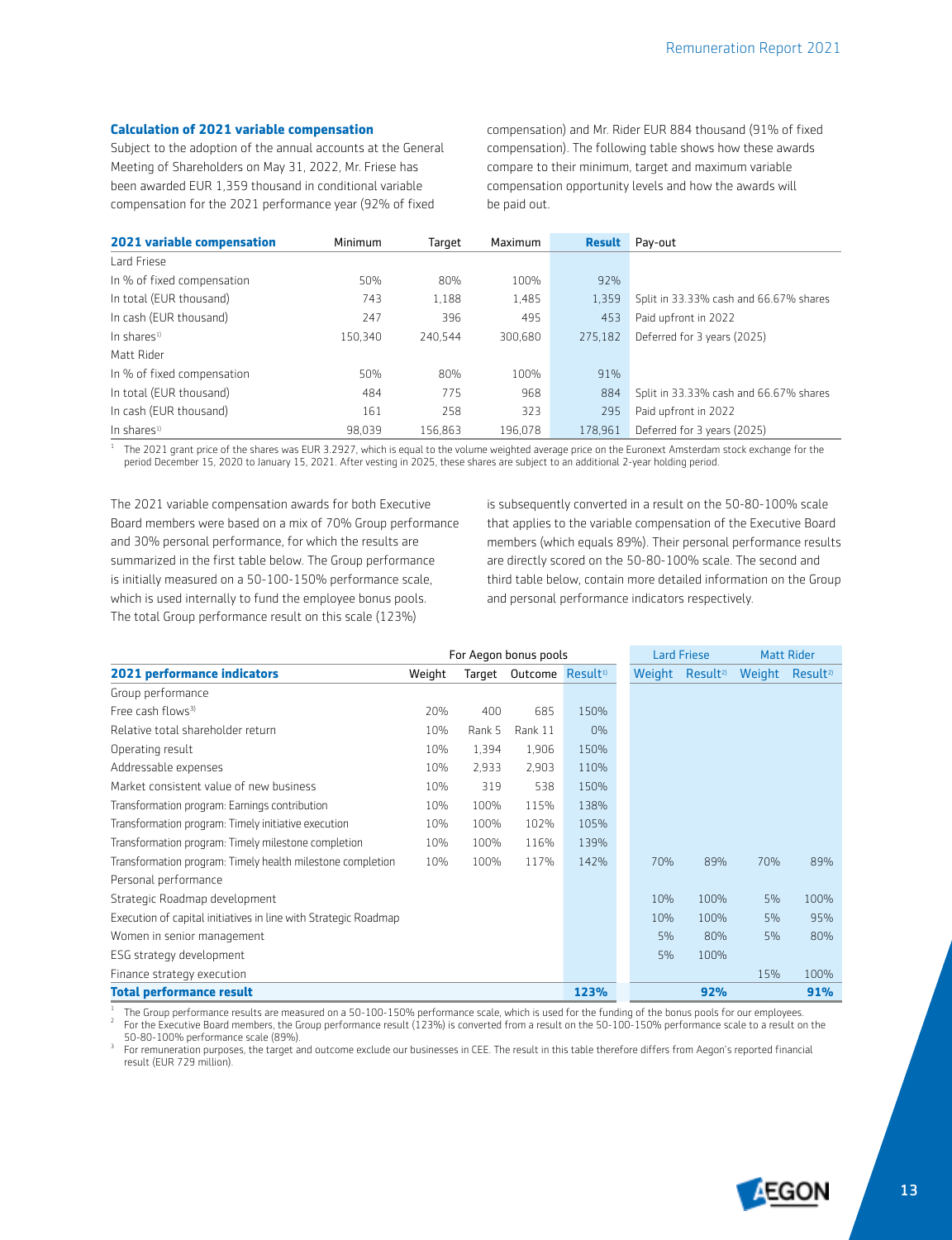| <b>2021 Aegon performance indicators</b>                      | Definition                                                                                                                                                                                                                                                                                                                                                                                            |
|---------------------------------------------------------------|-------------------------------------------------------------------------------------------------------------------------------------------------------------------------------------------------------------------------------------------------------------------------------------------------------------------------------------------------------------------------------------------------------|
| Free cash flows                                               | Free cash flows represent cash flows from remittances from the units less the Holding funding<br>and operating expenses. The 2021 target was based on the 2021-2023 target which was<br>disclosed at the Capital Market Day in December 2020.                                                                                                                                                         |
| Relative total shareholder return                             | Aegon's position relative to 7 US and 7 non-US peers when looking at Total Shareholder Return<br>for a retrospective 2-year performance period (2020-2021). These peers were selected for<br>being the most similar to Aegon based on their index listing, industry classification, 5-year<br>monthly Beta, Market Capitalization and Total Revenue <sup>1)</sup> .                                   |
| Operating result                                              | Operating result reflects our profit from underlying business operations and excludes<br>components that relate to accounting mismatches that are dependent on market volatility,<br>updates to best estimate actuarial and economic assumptions and model updates or relate to<br>events that are considered outside the normal course of business. The 2021 target was based<br>on the 2021 budget. |
| Addressable expenses                                          | Represents the adjusted operating expenses excluding deferable expenses. The 2021 target<br>was based on the 2021-2023 target which was disclosed at the Capital Market Day in<br>December 2020.                                                                                                                                                                                                      |
| Market consistent value of new business                       | Represents how much value the sale of new insurance policies is generating for the company.<br>This value represents the present value of our best estimate of incoming premiums and<br>outgoing claims, benefits and expenses related to these new sales. The 2021 target was based<br>on the 2021 budget.                                                                                           |
| Transformation program:<br>Earnings contributions             | Measures the expected run-rate earnings contribution for performance improvement initiatives<br>that moved to the execution phase in 2021, compared to the 2021 targets in the<br>transformation program.                                                                                                                                                                                             |
| Transformation program:<br>Timely initiative execution        | Measures whether performance improvement initiatives moved to the execution phase in time,<br>compared to the 2021 targets in the transformation program.                                                                                                                                                                                                                                             |
| Transformation program:<br>Timely milestone completion        | Measures the timely milestone completion of the performance improvement initiatives,<br>compared to the 2021 targets in the transformation program.                                                                                                                                                                                                                                                   |
| Transformation program:<br>Timely health milestone completion | Measures the timely organizational health milestone completion of the performance<br>improvement initiatives, compared to the 2021 targets in the transformation program.                                                                                                                                                                                                                             |

<sup>1</sup> These peers are in order of the 2020-2021 ranking result: 1) NN Group NV, 2) Principal Financial Group Inc, 3) Axa Equitable Holdings Inc, 4) Swiss Life Holding AG, 5) ASR Nederland NV, 6) Brighthouse Financial Inc, 7) MetLife Inc, 8) Prudential Financial Inc, 9) Lincoln National Corp, 10) Assicurazioni Generali SpA, 11) Aegon NV, 12) Prudential PLC, 13) Baloise Holding AG, 14) Unum Group and 15) Athene Holding Ltd / Helvetia Holding. The Athene Holding Ltd / Helvetia Holding result is a blend of the initial peer Athene and the back-up peer Helvetia, which replaced Athene per March 9, 2021, in accordance with our plan rules, following the merger with Apollo announced by Athene.

| <b>Lard Friese</b>                                                              | <b>Target</b>                                                                                               | <b>Result</b>                                                                                                                                                                                                                                                                                                                                                                                                                                                                                                                                                                                                                                                   |
|---------------------------------------------------------------------------------|-------------------------------------------------------------------------------------------------------------|-----------------------------------------------------------------------------------------------------------------------------------------------------------------------------------------------------------------------------------------------------------------------------------------------------------------------------------------------------------------------------------------------------------------------------------------------------------------------------------------------------------------------------------------------------------------------------------------------------------------------------------------------------------------|
| 10% Strategic<br>Roadmap<br>Development                                         | Develop Strategic Roadmap for<br>strategic assets and assets outside of<br>the core perimeter.              | 100%. Building on the Aegon strategy, extensive roadmaps were delivered for<br>various strategic assets (invest in profitable growth by expanding customer base<br>and increasing margins) and assets outside of the core perimeter (tight capital<br>management, bias to exit and restructuring).                                                                                                                                                                                                                                                                                                                                                              |
| 10% Execution of<br>capital initiatives<br>in line with<br>Strategic<br>Roadmap | Complete management actions in<br>relation to financial assets and assets<br>outside of the core perimeter. | 100%. The organization and governance to manage US and NL financial assets<br>were significantly strengthened. Reduced Aegon's risk profile by actions in the US<br>related to long-term care rate increases, lump-sum buy-out program and the<br>dynamic hedging of the legacy Variable Annuities portfolio, resulting in a lower<br>cost of capital. Reduced risk profile and strengthened capital position of NL Life.<br>On assets outside the core perimeter, prepared and supported the closing of the<br>announced sale of CEE and Turkey to VIG, sold Stonebridge, ended funding of<br>GoBear and sold US portfolio of fintech and insurtech companies. |
| 5% Women in<br>Senior<br>Management                                             | Increase the number of women in<br>Aegon's senior management layer<br>worldwide to at least 34%.            | 80%. At the end of 2021, 34% of the people in Aegon's senior management layer<br>were women.                                                                                                                                                                                                                                                                                                                                                                                                                                                                                                                                                                    |
| 5% ESG Strategy<br>Development                                                  | Further integrate ESG into Group<br>Strategy.                                                               | 100%. Announced Group-wide commitment to transition general account<br>investment portfolio to net-zero greenhouse gas emissions by 2050, joined the<br>Net-Zero Asset Owner Alliance, set a clear 2025 reduction target, and committed<br>to regularly engage with most carbon intensive companies in our portfolio.<br>Established new sustainability governance, prepared migration of sustainability<br>reporting, selected two priority sustainability themes (climate change and<br>inclusion & diversity) and embedded these priorities in the redefined purpose and<br>behaviors.                                                                       |

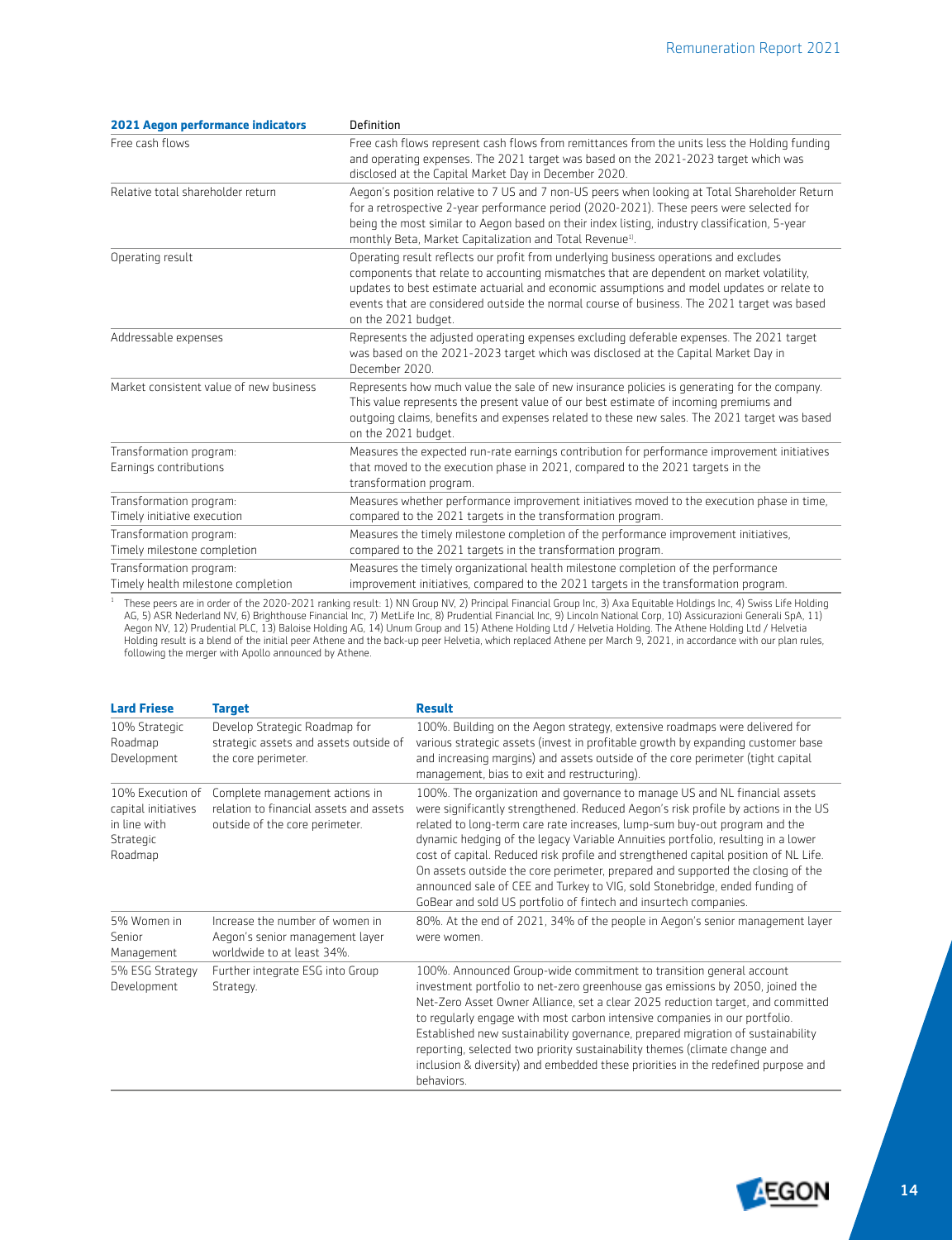| <b>Matt Rider</b>                                                              | <b>Target</b>                                                                                                               | <b>Result</b>                                                                                                                                                                                                                                                                                                                                                                                                                                                                                                                                                                                                                                                                    |
|--------------------------------------------------------------------------------|-----------------------------------------------------------------------------------------------------------------------------|----------------------------------------------------------------------------------------------------------------------------------------------------------------------------------------------------------------------------------------------------------------------------------------------------------------------------------------------------------------------------------------------------------------------------------------------------------------------------------------------------------------------------------------------------------------------------------------------------------------------------------------------------------------------------------|
| 5% Strategic<br>Roadmap<br>Development                                         | Support development of Strategic<br>Roadmap for strategic assets and<br>assets outside of the core perimeter.               | 100%. Building our the Aegon strategy, supported the delivery of extensive<br>roadmaps for various strategic assets (invest in profitable growth by expanding<br>customer base and increasing margins) and assets outside of the core perimeter<br>(tight capital management, bias to exit and restructuring).                                                                                                                                                                                                                                                                                                                                                                   |
| 5% Execution of<br>capital initiatives<br>in line with<br>Strategic<br>Roadmap | Support completion of management<br>actions in relation to financial assets<br>and assets outside of the core<br>perimeter. | 95%. Supported actions that significantly strengthened the organization and<br>governance to manage US and NL financial assets. Reduced Aegon's risk profile by<br>actions in the US related to long-term care rate increases, lump-sum buy-out<br>program and the dynamic hedging of the legacy Variable Annuities portfolio,<br>resulting in a lower cost of capital. Reduced risk profile and strengthened capital<br>position of NL Life. On assets outside the core perimeter, prepared and supported<br>the closing of the announced sale of CEE and Turkey to VIG, sold Stonebridge,<br>ended funding of GoBear and sold US portfolio of fintech and insurtech companies. |
| 5% Women<br>in Senior<br>Management                                            | Increase the number of women in<br>Aegon's senior management layer<br>worldwide to at least 34%.                            | 80%. At the end of 2021, 34% of the people in Aegon's senior management layer<br>were women.                                                                                                                                                                                                                                                                                                                                                                                                                                                                                                                                                                                     |
| 15% ESG Strategy<br>Development                                                | Complete the 2021 milestones from<br>the Finance Strategy.                                                                  | 100%. Completed the maximum number of milestones. Implemented<br>organizational efficiencies, completed scheduled IFRS 17 implementation actions,<br>transitioned back to quarterly reporting, improved management reporting and ran<br>effectively operating control environment.                                                                                                                                                                                                                                                                                                                                                                                               |

#### **Pay-out schedule variable compensation (2019-2025)**

The following tables show for each current and former Executive Board member how much variable compensation has been paid in shares and cash respectively in 2019, 2020 and 2021 and how much conditional variable compensation is scheduled to be paid-out in the coming years. The vesting price of the shares were: EUR 4.287 on May 17, 2019, EUR 2.079 on May 15, 2020, and EUR 3.934 on June 3, 2021. In 2020, the pay-out schedule of variable compensation changed from tranche-vesting to cliffvesting. Shares allocated for plan years up to and including 2019 are subject to an additional three-year holding period after pay-out. Shares for the plan years from 2020 onwards are subject to an additional two-year holding period after pay-out.

|                               |                    |          |                      | Years of vesting |                |                          |         |                          |         |
|-------------------------------|--------------------|----------|----------------------|------------------|----------------|--------------------------|---------|--------------------------|---------|
| <b>Shares by plan year</b>    | VWAP <sup>1)</sup> | 2019     | 2020                 | 2021             | 2022           | 2023                     | 2024    | 2025                     | Total   |
| Lard Friese                   |                    |          |                      |                  |                |                          |         |                          |         |
| 2020                          | EUR 4.083          |          |                      |                  |                | $\overline{\phantom{a}}$ | 103,580 | $\overline{\phantom{a}}$ | 103,580 |
| 2021                          | EUR 3.293          |          |                      | $\sim$           | $\overline{a}$ |                          |         | 275,182                  | 275,182 |
| <b>Total number of shares</b> |                    |          |                      |                  | ۰              | ÷.                       | 103,580 | 275.182                  |         |
| Matt Rider                    |                    |          |                      |                  |                |                          |         |                          |         |
| 2017                          | EUR 5.246          | 9,508    | 9,508                | 9,508            |                |                          |         | $\sim$                   | 28,524  |
| 2018                          | EUR 5.405          | 28,110   | 14,054               | 14,054           | 14,054         |                          |         | $\sim$                   | 70,272  |
| 2019                          | EUR 4.162          | $\equiv$ | 35,693               | 17,847           | 17,847         | 17,847                   |         |                          | 89,234  |
| 2020                          | EUR 4.083          |          |                      |                  |                | $\overline{\phantom{a}}$ | 104,547 | ÷,                       | 104,547 |
| 2021                          | EUR 3.293          |          |                      |                  |                | $\overline{\phantom{a}}$ | $\sim$  | 178,961                  | 178,961 |
| <b>Total number of shares</b> |                    | 37,618   | 59,255               | 41,409           | 31,901         | 17,847                   | 104,547 | 178,961                  |         |
| Alex Wynaendts                |                    |          |                      |                  |                |                          |         |                          |         |
| 2015                          | EUR 6.106          | 15,110   |                      |                  |                |                          |         | $\overline{\phantom{a}}$ | 15,110  |
| 2016                          | EUR 5.128          | 20,361   | 20,361               |                  |                |                          |         | $\overline{\phantom{a}}$ | 40,722  |
| 2017                          | EUR 5.246          | 21,866   | 21,866               | 21,866           |                |                          |         | $\overline{\phantom{a}}$ | 65,598  |
| 2018                          | EUR 5.405          | 39,314   | 19,656               | 19,656           | 19,656         |                          |         | $\sim$                   | 98,282  |
| 2019                          | EUR 4.162          | $\equiv$ | 50,345               | 25,174           | 25,174         | 25,174                   |         | ÷,                       | 125,867 |
| 2020                          | EUR 4.083          |          | $\ddot{\phantom{1}}$ | $\sim$           | $\sim$         | $\omega$                 | 49,346  | ÷.                       | 49,346  |
| <b>Total number of shares</b> |                    | 96,651   | 112,228              | 66,696           | 44,830         | 25,174                   | 49,346  | ٠                        |         |
| Darryl Button                 |                    |          |                      |                  |                |                          |         |                          |         |
| 2015                          | EUR 6.106          | 11,811   |                      |                  |                |                          |         |                          | 11,811  |
| 2016                          | EUR 5.128          | 14,808   | 14,808               |                  |                |                          |         | $\bar{\phantom{a}}$      | 29,616  |
| <b>Total number of shares</b> |                    | 26,619   | 14,808               | ÷                | ÷              | ÷                        | ۰       | ٠                        |         |

 $1$  This is the volume weighted average price (VWAP) of Aegon on the Euronext Amsterdam stock exchange for the period December 15 to January 15. For instance for the 2021 plan year, this is the VWAP for the period December 15, 2020 to January 15, 2021.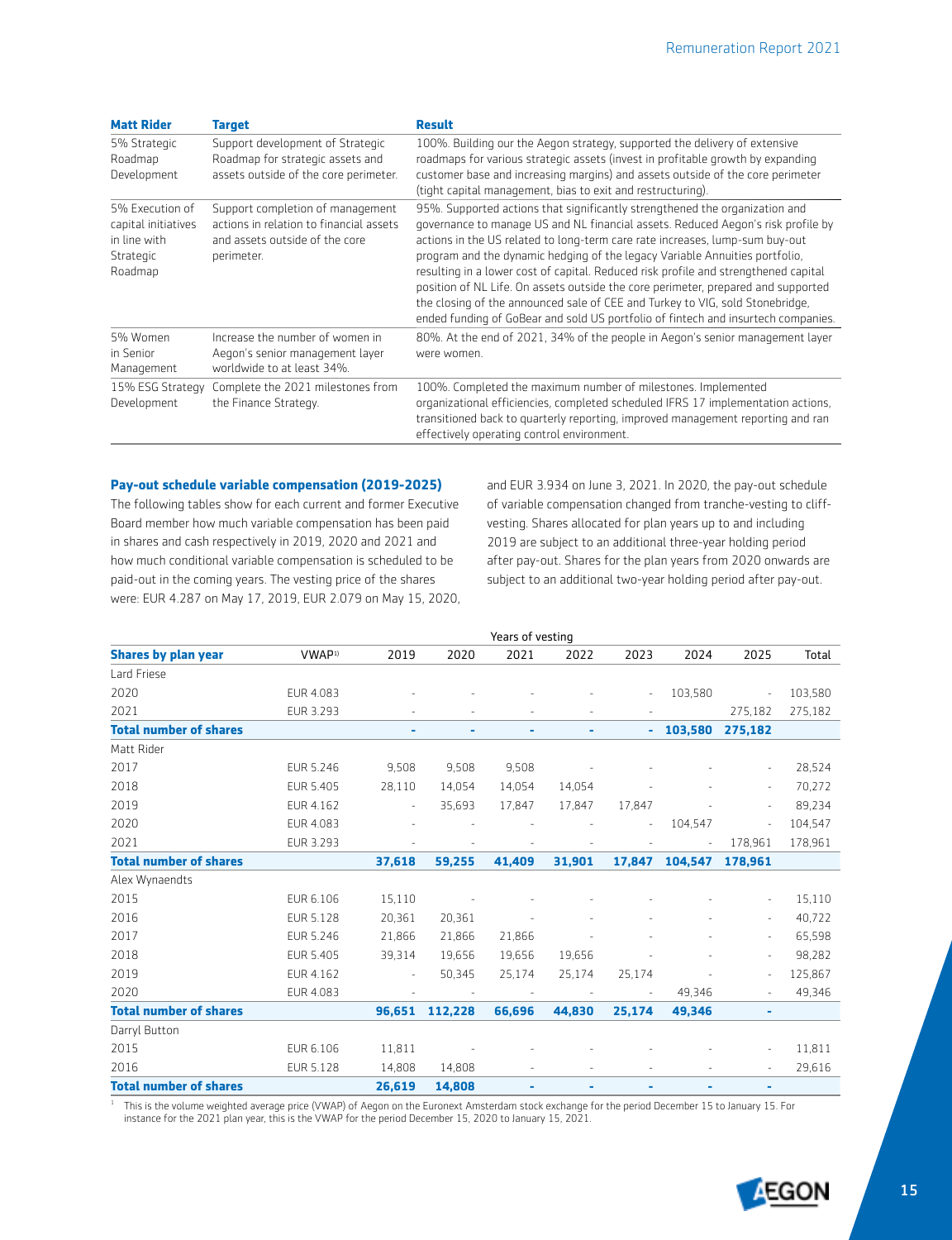|                                   | Years of vesting         |                          |                          |            |                          |         |  |  |
|-----------------------------------|--------------------------|--------------------------|--------------------------|------------|--------------------------|---------|--|--|
| <b>Cash by plan year (in EUR)</b> | 2019                     | 2020                     | 2021                     | 2022       | 2023                     | Total   |  |  |
| Lard Friese                       |                          |                          |                          |            |                          |         |  |  |
| 2020                              |                          | ÷.                       | 211,431                  |            | $\overline{\phantom{a}}$ | 211,431 |  |  |
| 2021                              | $\sim$                   | $\sim$                   | $\overline{\phantom{a}}$ | 452,981    | $\overline{\phantom{a}}$ | 452,981 |  |  |
| <b>Total cash</b>                 | ۰                        | ٠                        | 211,431                  | 452,981    | ٠                        |         |  |  |
| Matt Rider                        |                          |                          |                          |            |                          |         |  |  |
| 2017                              | 49,878                   | 49,878                   | 49,878                   |            | $\overline{\phantom{a}}$ | 149,634 |  |  |
| 2018                              | 151,931                  | 75,964                   | 75,964                   | 75,964     | $\overline{\phantom{a}}$ | 379,823 |  |  |
| 2019                              | $\overline{\phantom{a}}$ | 148,560                  | 74,278                   | 74,278     | 74,278                   | 371,394 |  |  |
| 2020                              | $\sim$                   | $\overline{\phantom{a}}$ | 213,404                  | $\sim$     | $\overline{\phantom{a}}$ | 213,404 |  |  |
| 2021                              |                          |                          | $\sim$                   | 294,589    | $\overline{\phantom{a}}$ | 294,589 |  |  |
| <b>Total cash</b>                 | 201,809                  | 274,402                  | 413,524                  | 444,831    | 74,278                   |         |  |  |
| Alex Wynaendts                    |                          |                          |                          |            |                          |         |  |  |
| 2015                              | 92,261                   |                          |                          |            | $\overline{\phantom{a}}$ | 92,261  |  |  |
| 2016                              | 104,412                  | 104,412                  |                          |            | $\overline{\phantom{a}}$ | 208,824 |  |  |
| 2017                              | 114,710                  | 114,710                  | 114,710                  |            | $\overline{\phantom{a}}$ | 344,130 |  |  |
| 2018                              | 212,490                  | 106,243                  | 106,243                  | 106,243    | ÷,                       | 531,219 |  |  |
| 2019                              | $\overline{\phantom{a}}$ | 209,548                  | 104,772                  | 104,772    | 104,772                  | 523,864 |  |  |
| 2020                              | $\overline{\phantom{a}}$ | $\sim$                   | 100,725                  | $\sim$ $-$ | $\overline{\phantom{a}}$ | 100,725 |  |  |
| <b>Total cash</b>                 | 523,873                  | 534,913                  | 426,450                  | 211,015    | 104,772                  |         |  |  |
| Darryl Button                     |                          |                          |                          |            |                          |         |  |  |
| 2015                              | 78,431                   | $\sim$                   |                          |            | $\overline{\phantom{a}}$ | 78,431  |  |  |
| 2016                              | 74,674                   | 74,674                   | $\sim$                   | $\sim$     | $\sim$                   | 149,348 |  |  |
| <b>Total cash</b>                 | 153,105                  | 74,674                   | ۰                        | ۰          | ۰                        |         |  |  |

The Executive Board members have a time-based shareholding requirement of 5 years after the initial allocation of their variable compensation in shares (i.e. a 3-year deferral period before vesting and an additional 2-year holding period after vesting). Additionally, Mr. Friese and Mr. Rider voluntarily agreed to a minimum shareholding requirement of 100% of their fixed compensation level, once they have reached that level. For this purpose, both vested and unvested shares that have

been allocated as compensation will be included in the count, with the unvested share allocations valued at what they would be worth after tax. For the vested share allocations, this tax has already been deducted and paid. After the allocation of the 2021 variable compensation award, Mr. Friese will hold 87% of his fixed compensation in shares and Mr. Rider 124%, based on the share price on March 1, 2022.

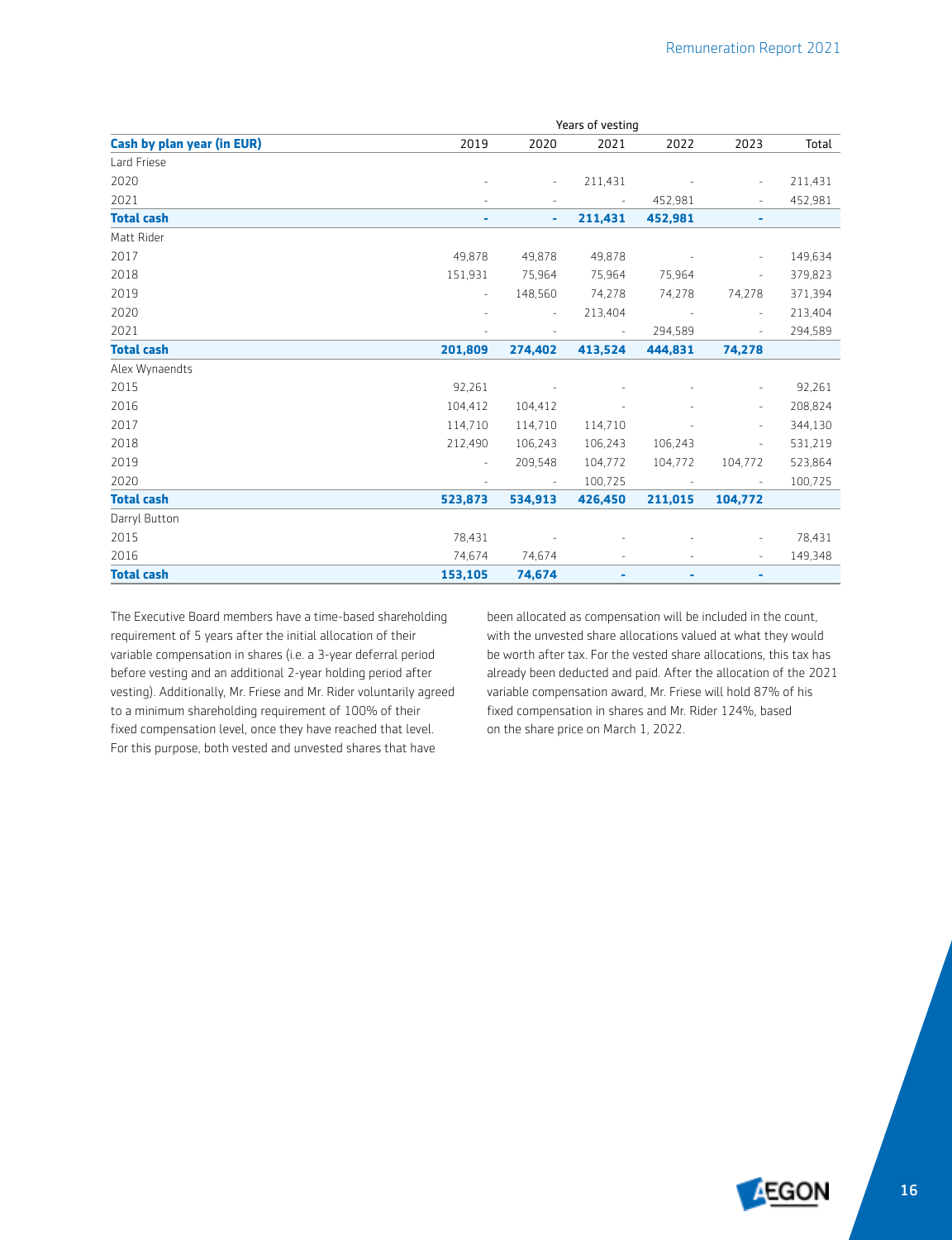#### **Recognized IFRS expenses of remuneration (2019-2021)**

The following table contains the recognized IFRS expenses of the remuneration of the Executive Board members in the calendar years 2019, 2020 and 2021. These numbers deviate from the above-mentioned allocated remuneration

amounts, as the deferred parts of variable compensation and Mr. Friese's sign-on arrangement are expensed over multiple calendar years, and the shares are included at their fair value instead of the grant price.

| <b>IFRS expenses for compensation</b> | Fixed        | Variable     |         |                       |       |
|---------------------------------------|--------------|--------------|---------|-----------------------|-------|
| In EUR thousand                       | compensation | compensation | Pension | <b>Other Benefits</b> | Total |
| Lard Friese                           |              |              |         |                       |       |
| 20211)                                | 1,576        | 692          | 594     | 77                    | 2,939 |
| 20201)                                | 1,869        | 282          | 373     | 49                    | 2,572 |
| Matt Rider                            |              |              |         |                       |       |
| 2021                                  | 968          | 583          | 387     | 67                    | 2,005 |
| 2020                                  | 941          | 528          | 376     | 67                    | 1,912 |
| 2019                                  | 931          | 627          | 387     | 77                    | 2,022 |
| Alex Wynaendts                        |              |              |         |                       |       |
| $2020^{2}$                            | 496          | 497          | 337     | 97                    | 1,427 |
| 2019                                  | 1,314        | 976          | 1,243   | 252                   | 3,786 |
| All Executive Board members           |              |              |         |                       |       |
| 2021                                  | 2,545        | 1,275        | 981     | 144                   | 4,944 |
| 2020                                  | 3,306        | 1,307        | 1,086   | 213                   | 5.911 |
| 2019                                  | 2,245        | 1,604        | 1,630   | 329                   | 5,808 |

 $1$  Includes the fixed compensation expenses for the sign-on arrangement of EUR 1,228 thousand that Mr. Friese received when joining Aegon in March 2020. These were EUR 91 thousand in 2021 and EUR 938 thousand in 2020.

2 The disclosed amounts for 2020 cover the period that Mr. Wynaendts has been a member of the Executive Board (until May 15, 2020).

#### **Awarded and due remuneration (2020-2021)**

In line with the European guidelines on the standardized presentation of the remuneration report, you find the remuneration that was awarded and due to the Executives in the calendar years 2020 and 2021 in the table below. These amounts were awarded and due in accordance with the Executive Board remuneration policy that applied at the time and there were no deviations.

|                 |        | Fixed  |                 |                          | Variable                 | One-off                  | Pension | Total | Ratio Fixed/Variable <sup>3)</sup> |
|-----------------|--------|--------|-----------------|--------------------------|--------------------------|--------------------------|---------|-------|------------------------------------|
| In EUR thousand |        | Salarv | <b>Benefits</b> | $U$ pfront <sup>1)</sup> | Deferred <sup>2)</sup>   |                          |         |       |                                    |
| Lard Friese     | 20214) | 1,485  |                 | 211                      | $\overline{\phantom{a}}$ | 255                      | 594     | 2,622 | 82% / 18%                          |
|                 | 20205  | 931    | 49              | $\sim$                   | $\sim$                   | 565                      | 373     | 1.918 | 71% / 29%                          |
| Matt Rider      | 2021   | 968    | 67              | 213                      | 363                      | $\overline{\phantom{a}}$ | 387     | 1.999 | 71% / 29%                          |
|                 | 2020   | 941    | 67              | 223                      | 175                      |                          | 376     | 1.782 | 78% / 22%                          |

 $1$  The upfront cash and share payments of variable compensation that was allocated for the previous performance year. The shares are valued at their price at vesting. For example, the upfront cash and shares of the 2020 variable compensation award that were paid in 2021.

<sup>2</sup> The deferred cash and share payments of the variable compensation that was allocated for performance years before the previous performance year. The shares are valued at their price at vesting. For example, the deferred cash and shares of the 2017-2019 variable compensation awards that were paid in 2021.

<sup>3</sup> Fixed (the numerator) is the sum of Salary, Benefits and Pension divided by the Total. Variable (the denominator) is the sum of Upfront, Deferred and One-off divided by the Total.

<sup>4</sup> The upfront variable amount covers the pro-rated cash bonus payment that was awarded for the period as Executive Board member during 2020 (from May 15 to December 31). The one-off item concerns the payments of the 2020 sign-on arrangement that were deferrred for one year (EUR 105 thousand in cash and 37,980 shares at a vesting price of EUR 3.934).

 $5$  The salary, benefits and pension amounts cover the pro-rated period as Executive Board member during 2020 (from May 15 to December 31). The one-off item concerns the upfront payments of the 2020 sign-on arrangement (EUR 427 thousand in cash and 66,526 shares at a vesting price of EUR 2.079).

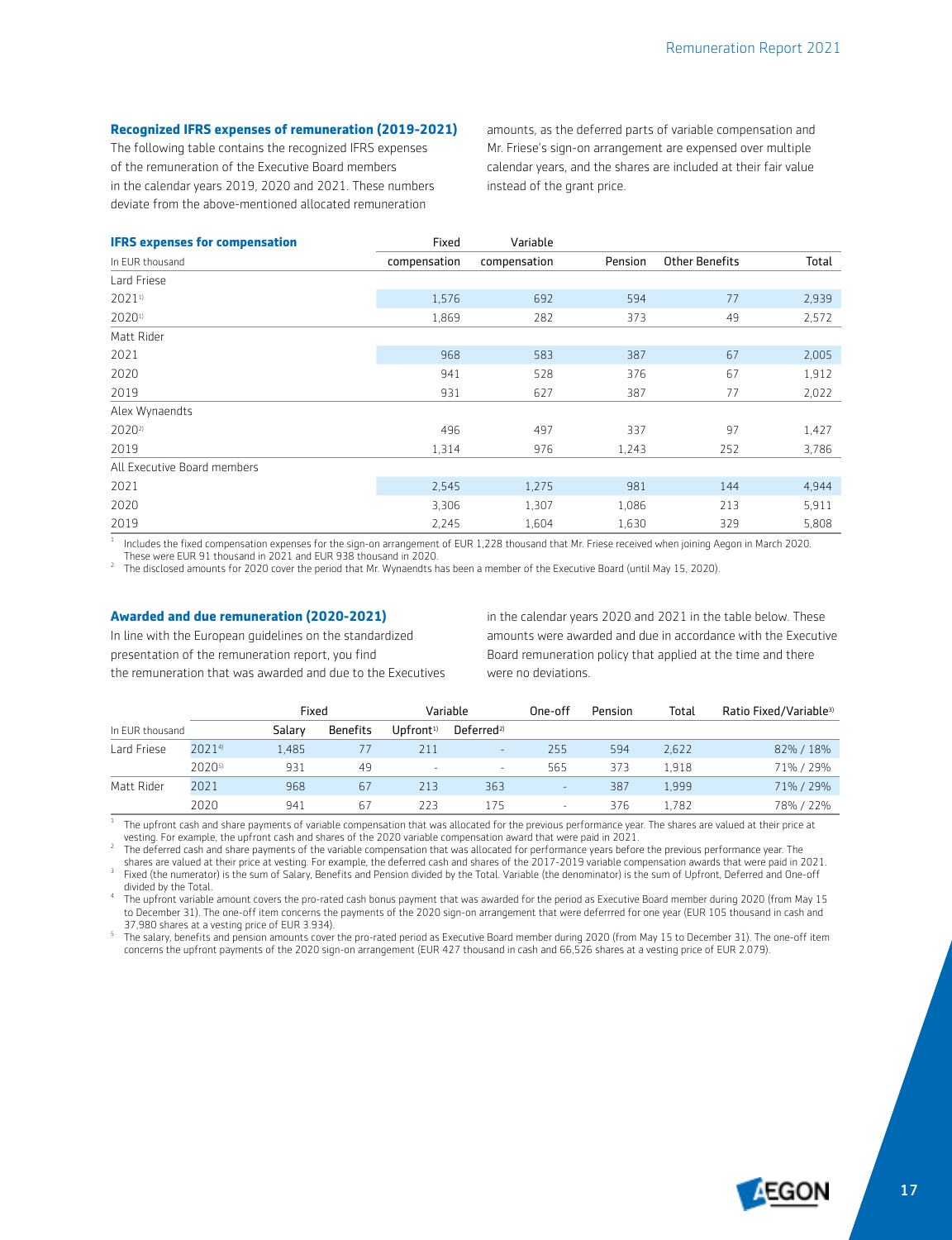#### **Annualized total compensation overview (2017-2021)**

The table below shows the total compensation that was awarded and due in the last five calendar years on an annualized basis and the year-on-year annual change in total compensation. Please note that therefore several amounts have been annualized, while in practice these were pro-rated for the period during which the individual served as Executive Board member. These

amounts were awarded and due in accordance with the Executive Board remuneration policy that applied at the time and there were no deviations. Additionally, the table shows the Aegon net result, a proxy of the financial and non-financial business performance, the vesting price of the Aegon shares, the inflation in the Netherlands and the average employee compensation over the same period.

| In EUR thousand                             | <b>Annualized</b>    | 2017                     | 2018  | 2019  | 2020   | 2021  |
|---------------------------------------------|----------------------|--------------------------|-------|-------|--------|-------|
| Lard Friese                                 | Awarded and due      |                          |       |       | 2,719  | 2,748 |
|                                             | Change               | $\overline{\phantom{a}}$ |       | ٠     | $\sim$ | $1\%$ |
| Matt Rider (as of May 19, 2017)             | Awarded and due      | 1,357                    | 1,670 | 1,799 | 1,824  | 2,052 |
|                                             | Change               |                          | 23%   | 8%    | $1\%$  | 12%   |
| Alex Wynaendts                              | Awarded and due      | 4,431                    | 4,969 | 3,806 | 3,268  |       |
|                                             | Change               |                          | 12%   | (23%) | (14%)  |       |
| Aegon net result (EU-IFRS)                  | In EUR million       | 2,358                    | 741   | 1,525 | 55     | 1,701 |
| Aegon business performance <sup>1)</sup>    | Target = $100%$      | 121%                     | 106%  | 79%   | 57%    | 123%  |
| Vesting price Aegon shares                  | In EUR               | 4.423                    | 5.848 | 4.287 | 2.079  | 3.934 |
| Inflation in the Netherlands                | Consumer Price Index | 1.4%                     | 1.7%  | 2.6%  | 1.3%   | 2.7%  |
| Average employee compensation <sup>2)</sup> | Total compensation   | 102                      | 104   | 115   | 110    | 105   |
|                                             | Annual change        |                          | 2%    | 11%   | (4%)   | (5%)  |

 $1$  The weighted average Aegon financial and non-financial business performance, expressed as a percentage on a performance scale with 50% as threshold, 100% as target and 150% as maximum, as used for the allocation of variable compensation in the applicable year.

<sup>2</sup> Consistent with the CEO pay ratio calculation, the average employee compensation is based on the audited total EU-IFRS remuneration expenses for all employees divided by the number of employees in scope for these expenses.

#### **2022 Executive Board performance indicators**

Looking ahead to the 2022 performance years, the 2022 performance indicators for Mr. Friese and Mr. Rider will be based again on a mix of 70% Group performance and 30% personal

performance. The first table below shows the weight that is assigned to each performance indicator. The second table contains a summary of the performance indicator definitions.

| 2022 performance indicator weights                              | For Aegon bonus pools | <b>Lard Friese</b> | Matt Rider  |
|-----------------------------------------------------------------|-----------------------|--------------------|-------------|
| Group performance                                               |                       |                    |             |
| Free cash flows                                                 | 20%                   |                    |             |
| Relative total shareholder return                               | 10%                   |                    |             |
| Operating result                                                | 10%                   |                    |             |
| Addressable expenses savings                                    | 10%                   |                    |             |
| Market consistent value of new business                         | 10%                   |                    |             |
| Transformation program: Earnings contribution                   | 10%                   |                    |             |
| Transformation program: Timely initiative execution             | 10%                   |                    |             |
| Transformation program: Timely milestone completion             | 10%                   |                    |             |
| Employee engagement                                             | 10%                   | 70%                | 70%         |
| Personal performance                                            |                       |                    |             |
| Strategic Roadmap development                                   |                       | 10%                | 5%          |
| Execution of capital initiatives in line with Strategic Roadmap |                       | 10%                | 5%          |
| Sustainabiity integration and execution                         |                       | 5%                 | 5%          |
| Women in senior management                                      |                       | 5%                 | 5%          |
| Finance strategy execution                                      |                       |                    | 10%         |
| <b>Total weight</b>                                             | 100%                  | <b>100%</b>        | <b>100%</b> |